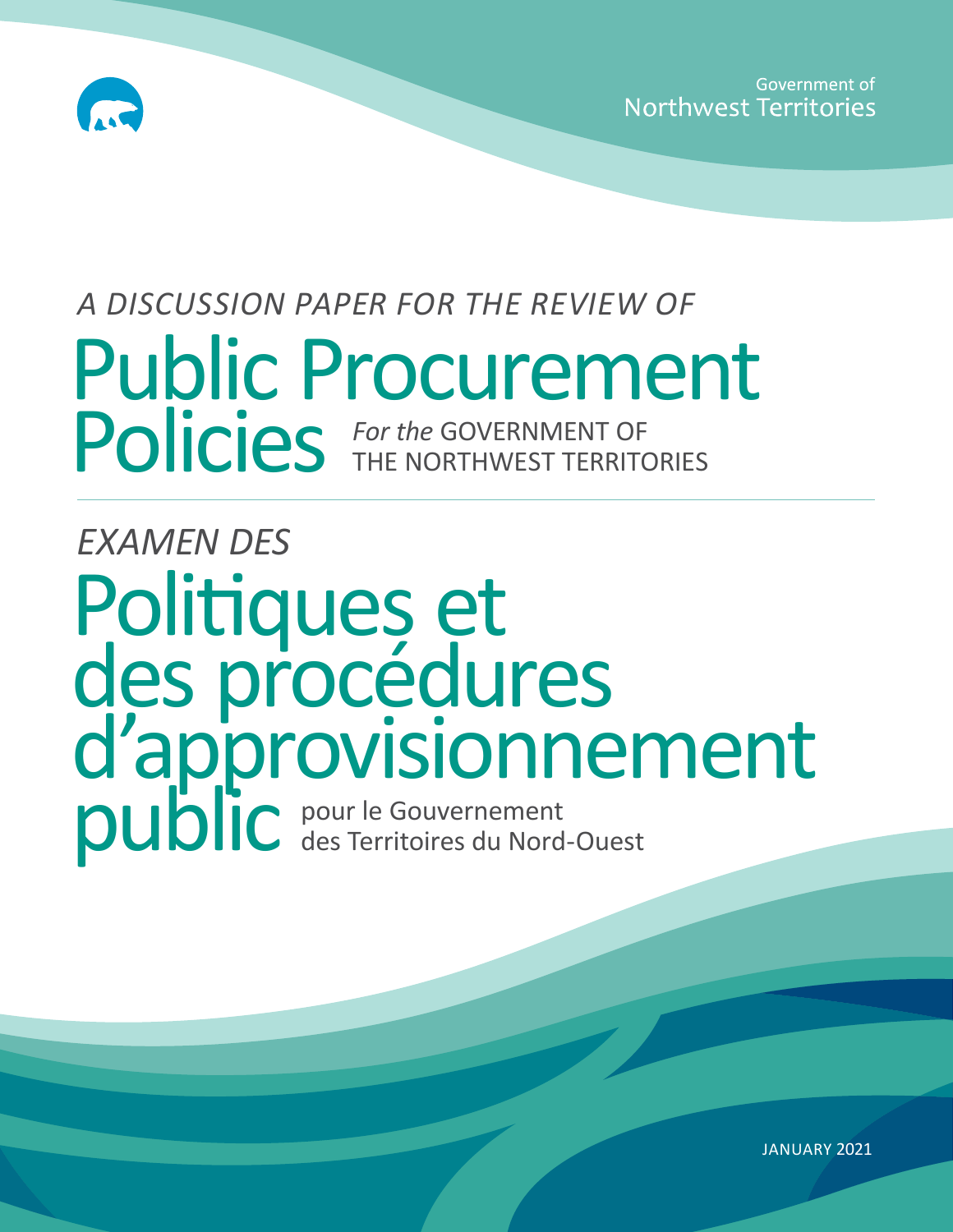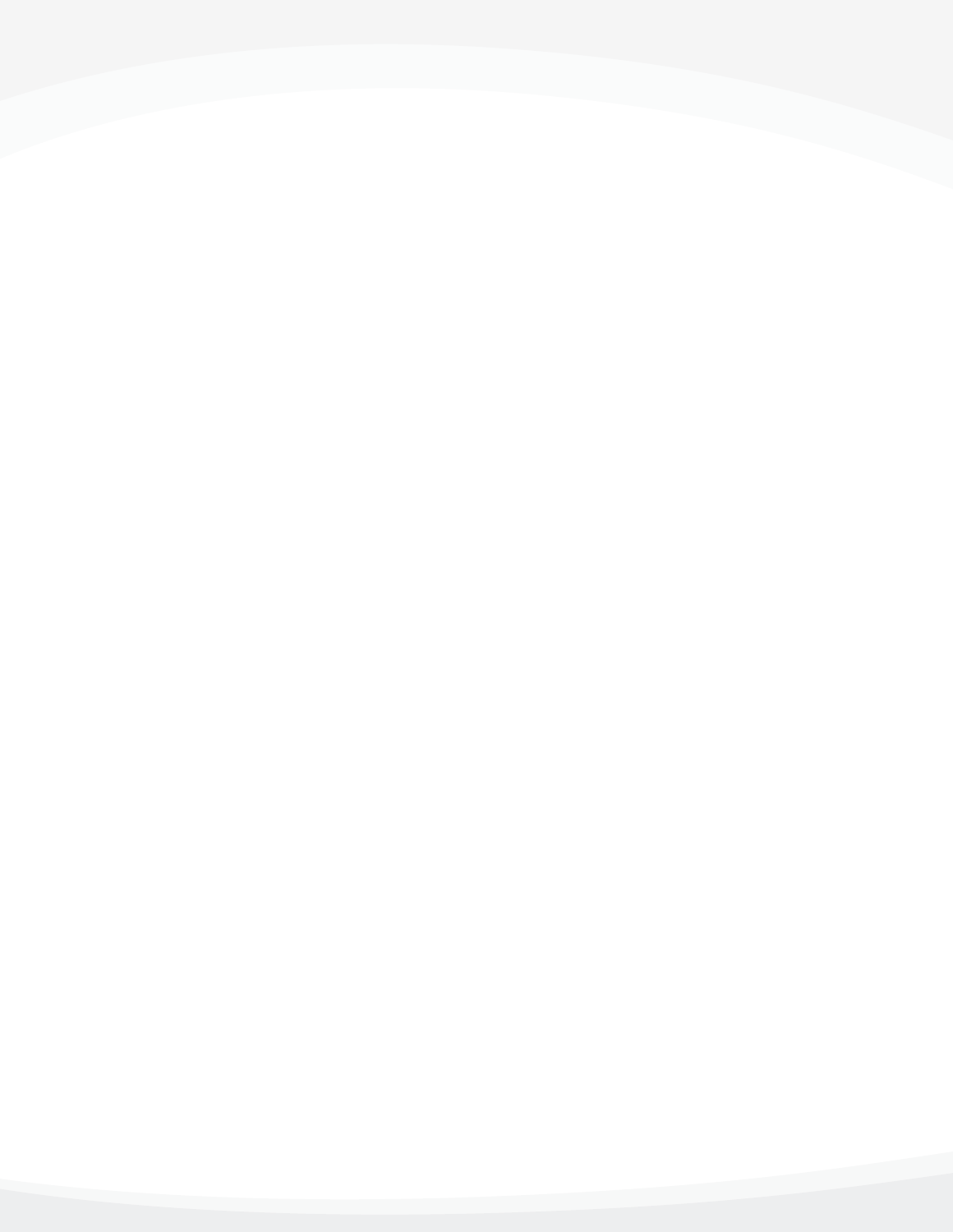## Executive Summary

Changing economic and social factors over the past decade has prompted the Government of the Northwest Territories (GNWT) to review and update its procurement policies. To launch the process, it will engage an outside expert to coordinate what will be its main element: input from all stakeholders through wide-ranging and open public discussion. For everyone's information and benefit this paper sets forth the context and background for those discussions,

including review of all current procurement policies, their shortcomings, and suggestions for improvement. Importantly, one suggestion is to establish an Indigenous procurement policy. For convenience, each culminates in a set of key questions to be addressed by participants. After completion of all sessions, a independent panel will provide GNWT with an independent report to include advice and recommendations for change.

## I. INTRODUCTION

Procurement policies of the Government of the Northwest Territories (GNWT) have not been substantially updated since 2010. Social and economic factors over that time have changed markedly and experience gained over the decade has identified a need for review and overhaul of many individual policies and the creation of new ones.



#### **Consider the following questions:**

- **1.** For the purpose of providing preferential procurement, how would you define what constitutes a 'NWT business'?
- **2.** What should be the objectives (or priorities) of GNWT preferential procurement policy? To level the playing field between NWT businesses and those in other jurisdictions with respect to the cost of doing business in the NWT? To ensure money remains in the NWT? To attract jobs and investment to the NWT? Or a blend of these?
- **3.** Do you agree that the current preferential bid adjustment of 15 percent for NWT businesses and an additional 5 percent for local community businesses is appropriate? What alternatives are there?
- **4.** What are your perspectives on the proposed establishment of an Indigenous procurement policy?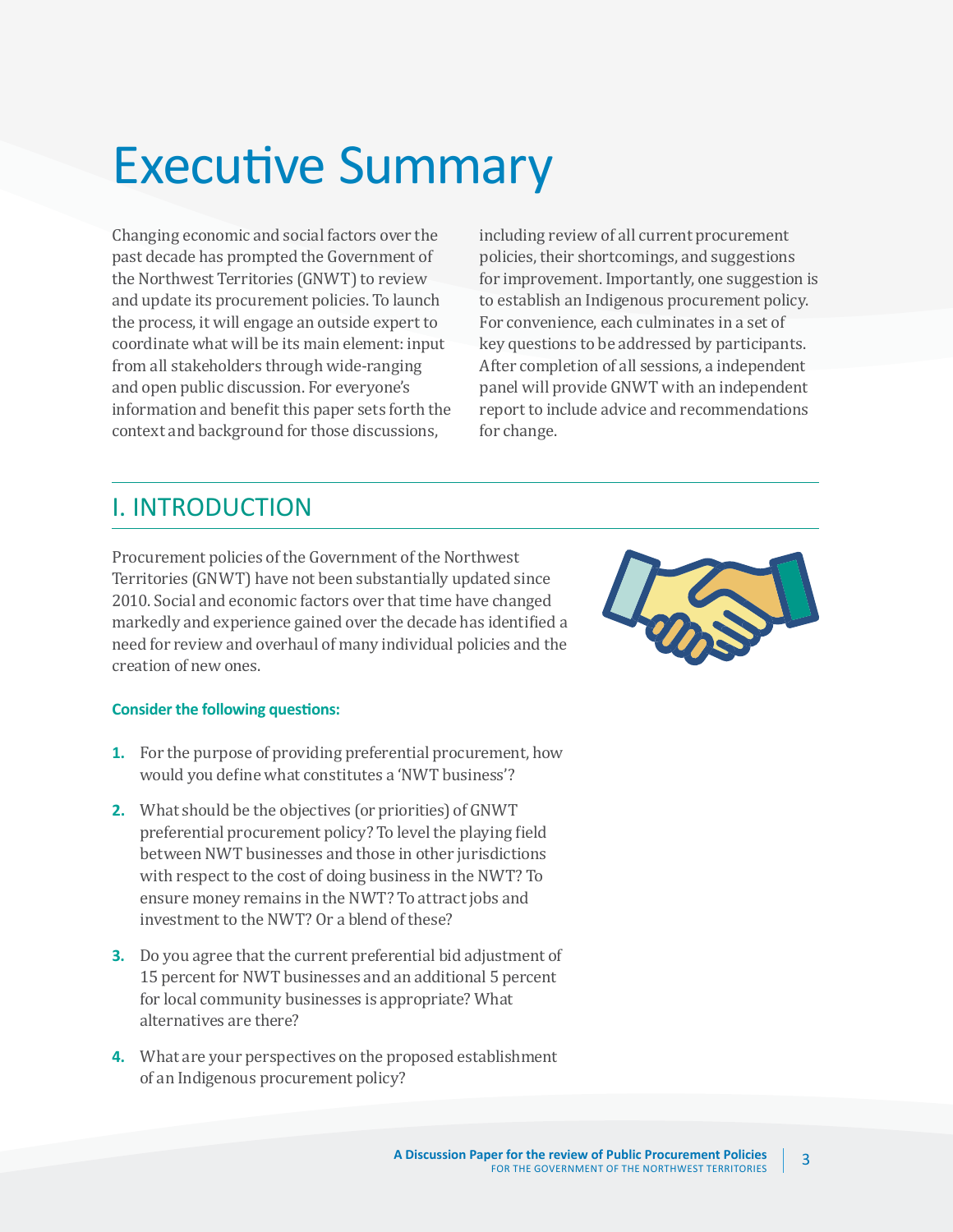The GNWT has fully recognized that asking questions like these reveals the critical need for updates and is proposing a comprehensive and long overdue review of its procurement policies to address these factors.

To undertake the review the GNWT will engage an outside procurement expert, supported by an NWT facilitator and an Indigenous business representative, to provide an independent report and recommendations for change. Time is of the essence: although the GNWT mandate originally committed to complete the review in 2022, that deadline has now been moved up to the summer of 2021. That time frame includes the independent recommendations by the outside expert as well as the GNWT response and implementation plan.

Importantly, the proposed review is to be wide-ranging and all-inclusive. GNWT has never before opened up all of its various procurement policies under one single review. It will therefore require input from all stakeholders through open public discussion. For everyone's information and benefit this paper sets forth the context and background for those discussions.

In response to the priorities established by the 19th Legislative Assembly, the GNWT 2019-23 Mandate commits to:

*"Strengthen GNWT procurement policy and practices (by) work(ing) with NWT businesses to identify recommendations to strengthen GNWT procurement policies and practices, including the Business Incentive Policy (BIP), P3 projects, and the Northern Manufactured Products Policy (NMPP)."*

Existing GNWT procurement policies will be included in the review as policies designed to ensure suppliers of goods and services to the GNWT are paid on time, that they are readily made aware of new opportunities as they arise, and that NWT companies are offered improved participation in the Business Incentive Policy.

Economic and social benefits are critical considerations for the review. Members of the Legislative Assembly have strongly urged the GNWT to retain as many contracting dollars in the NWT as possible in order to support our business community. As well, Indigenous leaders have called upon the GNWT to implement an Indigenous procurement policy.

It is important that revised GNWT procurement policies achieve a balance between supporting Indigenous and NWT businesses and the generally accepted principles of public procurement: transparent, fair, and competitive public procurement that achieves taxpayers' value for dollar while supporting the growth of the NWT economy.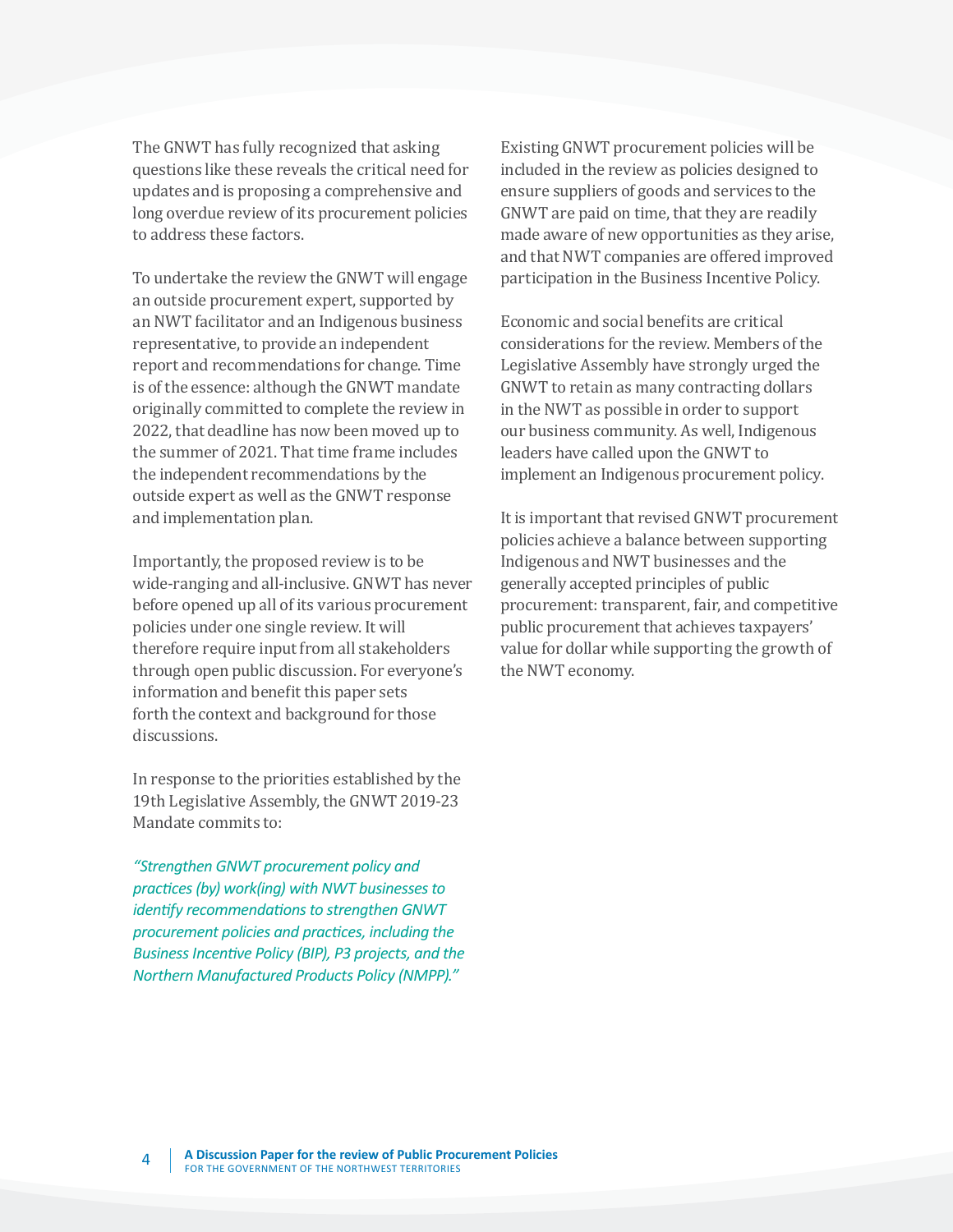### **This paper addresses the following in sections to ensure coverage and understanding of all aspects of GNWT procurement:**

- **•** Principles of Public Procurement
- **•** Governance of GNWT Procurement
- **•** Free Trade Agreements
- **•** Procurement Data
- **•** GNWT Business Incentive Policy
- **•** GNWT Northern Manufactured Products **Policy**
- **•** GNWT Negotiated Contracts Policy
- **•** Proposed Indigenous procurement policy
- **•** GNWT Public-Private-Partnership (P3) Policy
- **•** The Procurement Review Process
- **•** Conclusion and Summary of Key Questions for Public Discussion

GNWT faces unique challenges in procurement unlike those of most Canadian jurisdictions and will become clear as the paper advances through the topics. Examples are preferential procurement policy through bid adjustments, which can be complex and difficult to administer. Therefore, defining what constitutes a 'NWT business' that qualifies for bid adjustments through the Business Incentive Policy (BIP), identifying opportunities to keep more dollars in NWT in a manner that complies with trade agreements, growing the economy and identifying opportunities to continue supporting Indigenous governments and businesses will be central themes throughout the review. Consideration must also be given to growing the economy and ensuring costs are managed to ensure future projects are affordable.

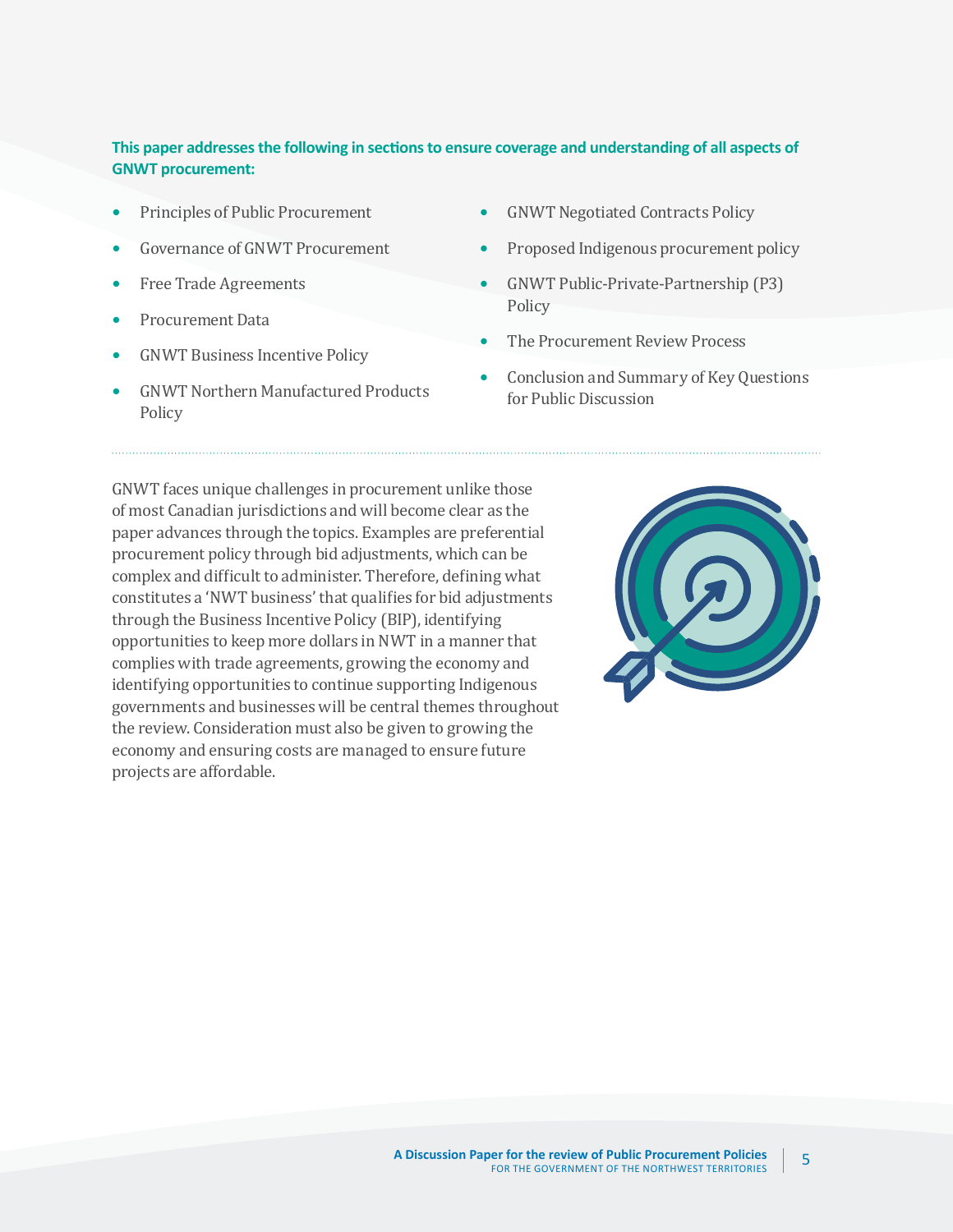## Sommaire

Au cours de la dernière décennie, les changements socioéconomiques ont incité le gouvernement des Territoires du Nord-Ouest (GTNO) à examiner et mettre à jour ses politiques d'approvisionnement. Pour lancer le processus, le GTNO embauchera un expertconseil indépendant pour coordonner l'élément principal de cette mise à jour : la collecte des observations des parties concernées au moyen d'une vaste campagne de discussions publiques. À titre d'information et pour l'intérêt public, le présent document établit le contexte

qui entoure ces discussions, dont un examen de toutes les politiques d'approvisionnement actuelles, leurs lacunes et les suggestions d'amélioration. Surtout, l'une des suggestions formulées consiste à établir une politique d'approvisionnement auprès des Autochtones. Par commodité, chaque discussion se termine par une séance de questions des participants. Une fois toutes les discussions publiques terminées, l'expert-conseil produira un rapport de recommandations indépendant et le remettra au GTNO.

## I. INTRODUCTION

Les politiques d'approvisionnement du gouvernement des Territoires du Nord-Ouest (GTNO) n'ont pas été mises à jour de manière considérable depuis 2010. Au cours de cette période, les facteurs sociaux et économiques ont beaucoup évolué, et l'expérience acquise en une décennie a fait ressortir la nécessité de réformer de nombreuses politiques particulières et d'en créer de nouvelles, comme une politique d'approvisionnement auprès des Autochtones. Pleinement conscient de ce fait, le GTNO propose d'effectuer un examen complet et longuement attendu de ses politiques d'approvisionnement pour tenir compte de ces facteurs.

Il est important de souligner que cet examen se doit d'être vaste et inclusif. C'est la première fois que le GTNO envisage de revoir l'ensemble de ses politiques d'approvisionnement en un seul examen. Par conséquent, il sera nécessaire d'obtenir la contribution de tous les intervenants dans le cadre d'une discussion publique ouverte. À titre d'information et

dans l'intérêt de tous, ce document présente le contexte et les conditions de ces discussions.

Pour commencer, en réponse aux priorités établies par la 19e Assemblée législative, le mandat du GTNO pour 2019-2023 comporte l'engagement suivant :

*« Travailler avec les entreprises ténoises pour écouter leurs recommandations visant à renforcer les politiques et les pratiques d'approvisionnement du GTNO, notamment la Politique d'encouragement aux entreprises (PEE), les projets en PPP (partenariat public-privé) et la Politique des TNO sur les produits manufacturés. »*

Toutes les politiques et procédures existantes du GTNO en matière d'approvisionnement feront partie de l'examen. Compte tenu des préoccupations exprimées ces dernières années, cet examen comprendra des exemples de politiques conçues pour permettre aux fournisseurs de biens et services au GTNO d'être payés à temps, pour les informer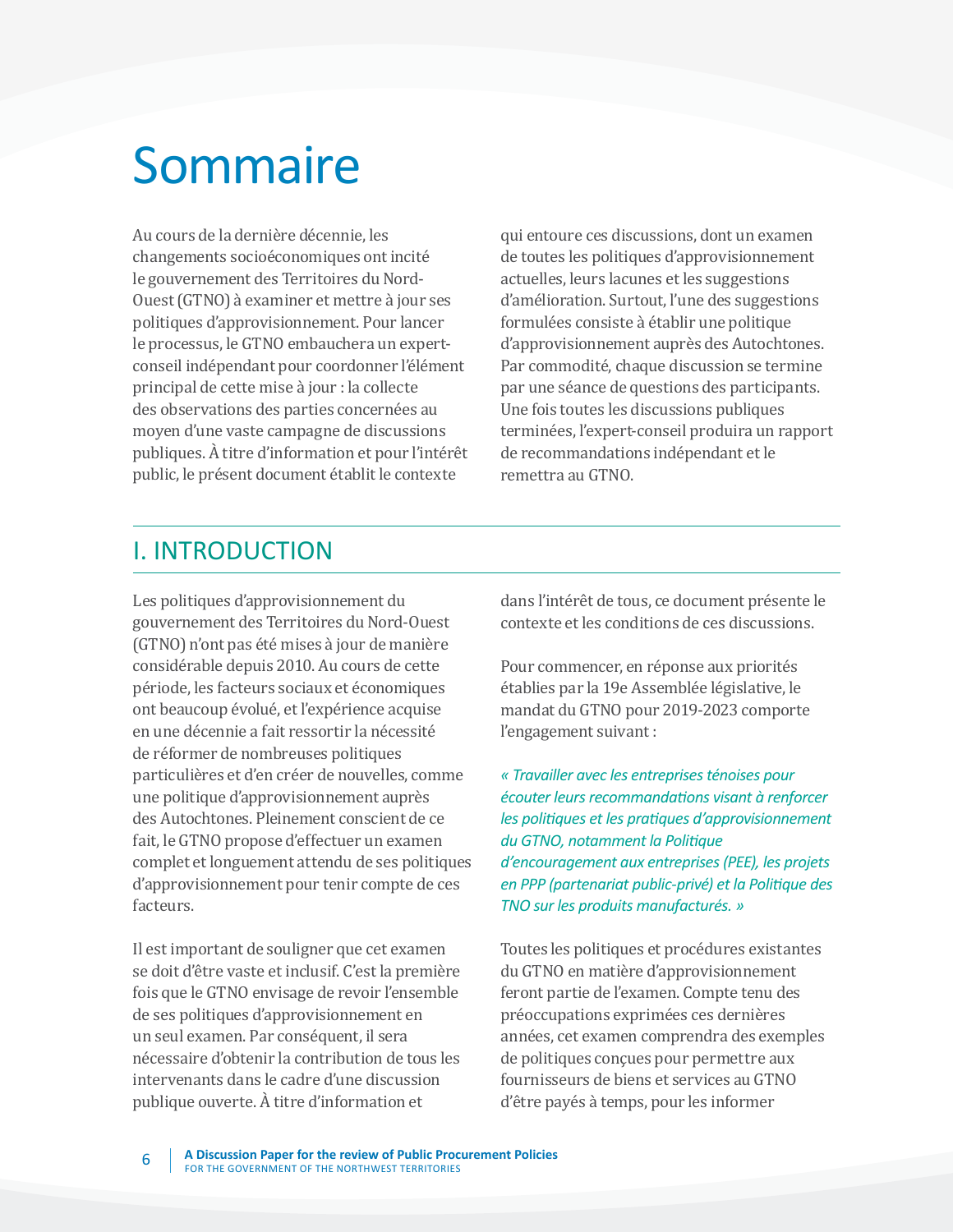rapidement des nouvelles possibilités qui se présentent, et pour offrir aux entreprises ténoises une participation accrue à la Politique d'encouragement aux entreprises (PEE; voir la section VI ci-dessous).

Les avantages économiques et sociaux sont des facteurs essentiels de l'examen. Les députés de l'Assemblée législative ont vivement exhorté le GTNO à conserver le plus grand nombre possible de contrats aux TNO afin de soutenir le milieu des affaires ténois. De plus, les dirigeants autochtones ont lancé un appel au GTNO pour qu'il mette en œuvre une politique d'approvisionnement auprès des Autochtones.

Dans l'ensemble, il est important que les politiques d'approvisionnement réexaminées du GTNO établissent un équilibre entre le soutien aux entreprises autochtones et ténoises et les

principes généralement reconnus des marchés publics, c'est-à-dire des marchés publics transparents, équitables et concurrentiels qui font un usage optimal de l'argent des contribuables.

Pour entreprendre l'examen de ses politiques et procédures, le GTNO nommera un expert externe en approvisionnement, appuyé par un facilitateur ténois, qui sera chargé de produire un rapport indépendant et des recommandations de changement. Le temps presse; même si le GTNO s'était d'abord engagé à terminer l'examen en 2022, l'échéance a été avancée à l'été 2021. Cet échéancier comprend la présentation de recommandations indépendantes par l'expert externe ainsi que la réponse et le plan de mise en œuvre du gouvernement.

#### **Pour assurer un traitement complet et une bonne compréhension de tous les aspects de l'approvisionnement du GTNO, les points ci-dessous seront abordés successivement dans les sections du document :**

- **•** Les principes des marchés publics
- **•** La gouvernance de l'approvisionnement par le GTNO
- **•** Les accords de libre-échange
- **•** Les données sur l'approvisionnement
- **•** La Politique d'encouragement aux entreprises du GTNO
- **•** La Politique sur les produits manufacturés aux TNO
- **•** La Politique sur les contrats de gré à gré du GTNO
- **•** La politique proposée d'approvisionnement auprès des Autochtones
- **•** La politique du GTNO concernant les partenariats public-privé (PPP)
- **•** Le processus d'examen des approvisionnements
- **•** Conclusion et résumé des questions clés à soumettre à la discussion publique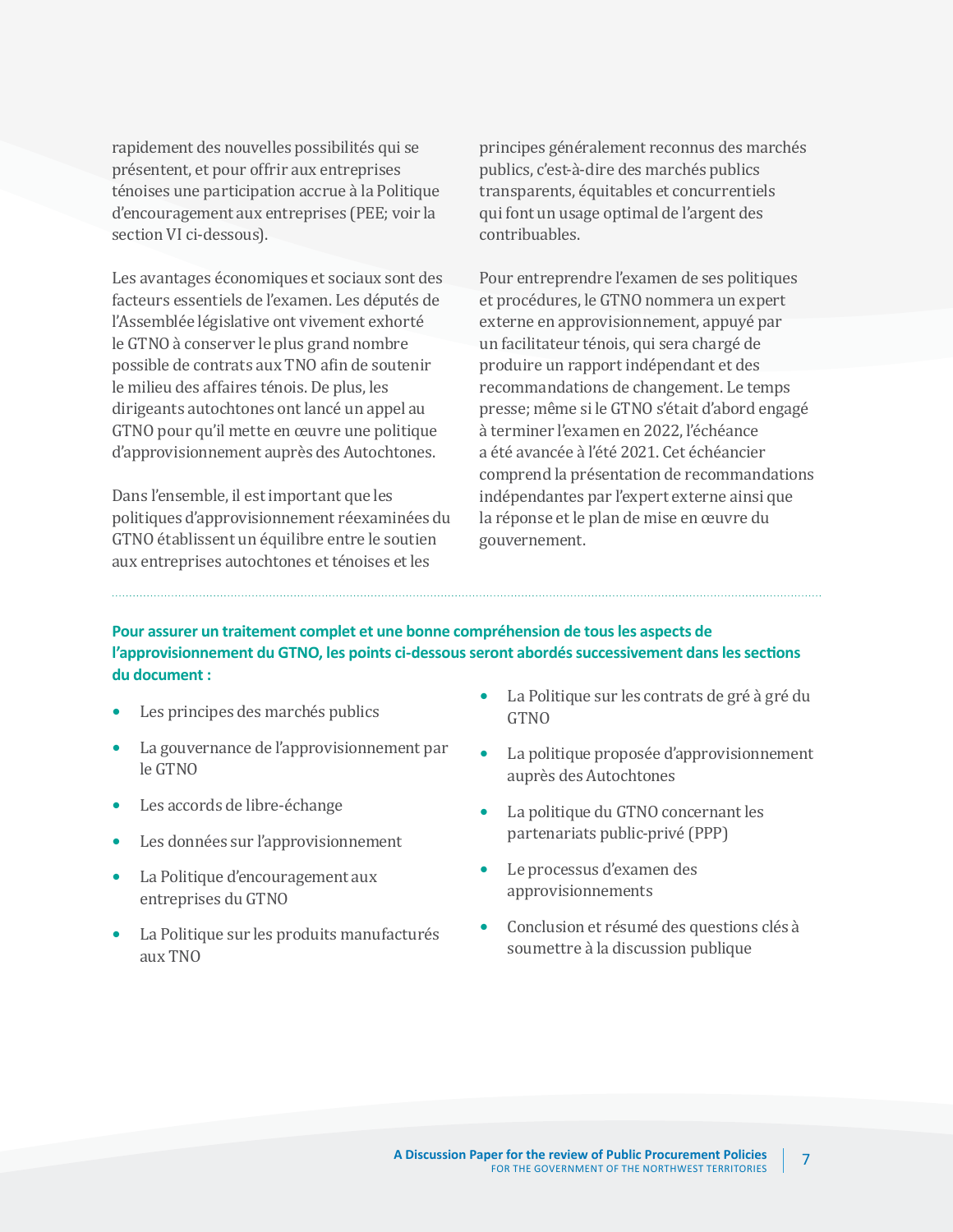Comme nous allons le voir, le GTNO fait face à des défis uniques en matière d'approvisionnement, contrairement à la plupart des provinces et territoires canadiens. Par exemple, la politique d'approvisionnement préférentiel peut s'avérer complexe et difficile à administrer en raison du rajustement des soumissions. Par conséquent, la définition de ce qui constitue une « entreprise ténoise » admissible au rajustement des soumissions en vertu de la Politique d'encouragement aux entreprises (PEE), la désignation des occasions de garder plus d'argent aux TNO d'une manière conforme aux accords commerciaux, et le repérage des possibilités de continuer à appuyer les gouvernements autochtones seront des thèmes centraux tout au long de l'examen. Il convient également de prendre en considération la croissance de l'économie et de faire en sorte de gérer les coûts de manière à ce que les projets ultérieurs restent abordables. Ces questions seront élucidées à mesure que les différents sujets seront abordés au cours du document.

**Ce faisant, un certain nombre de points de discussion se font jour ainsi que plusieurs questions qui alimenteront la discussion avec le public et sa contribution une fois que les enjeux seront compris. Les participants seront bien outillés pour répondre aux questions clés suivantes:**

- **1.** Afin de mettre en œuvre l'approvisionnement préférentiel, comment définiriez-vous une « entreprise ténoise »?
- **2.** Quels devraient être les objectifs (ou les priorités) de la politique d'approvisionnement préférentiel du GTNO? Mettre les entreprises ténoises sur un même pied d'égalité que celles des autres provinces et territoires en ce qui concerne le coût des affaires aux TNO? Veiller à ce que l'argent reste aux TNO? Attirer des emplois et des investissements aux TNO? Ou un mélange de ces trois aspects?
- **3.** Convenez-vous que le rajustement préférentiel des soumissions fixé actuellement à 15 % pour les entreprises ténoises et à 5 % pour les entreprises des collectivités locales est approprié? Existe-t-il des solutions de rechange?
- **4.** Quel est votre avis sur la création suggérée d'une politique d'approvisionnement auprès des Autochtones?

Grâce à la contribution des intervenants sur des questions comme celles précitées, ainsi qu'à des analyses supplémentaires et à des conseils d'experts, le GTNO sera en position idéale pour moderniser entièrement son approche en matière d'approvisionnement public. Une série plus exhaustive de questions à soumettre aux fins de discussion est présentée dans la dernière section.

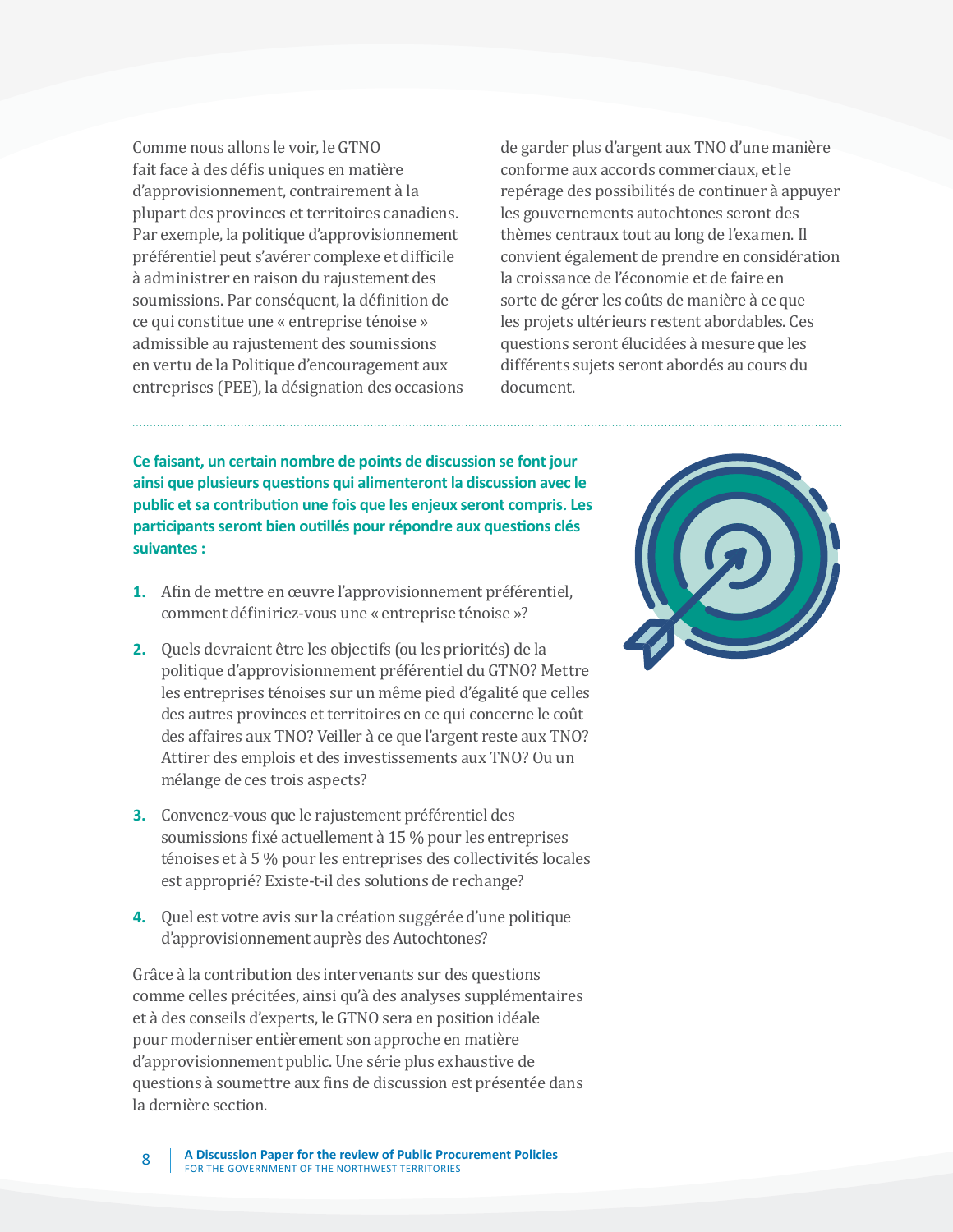## II. Principles of Public Procurement



#### **KEY DISCUSSION ISSUE:**

Principles of Public Procurement What principles should underpin GNWT procurement policy?

Generally, public governments set their procurement policies with one overarching principle: Integrity and four guiding principles: transparency, competition, value for money and accountability.

- **Integrity:** procurement processes will be open, fair and honest.
- **Transparency:** public processes that ensure vendors have ready access to information on procurement opportunities, and in turn the public has access to information on the expenditure of public funds.
- **• Competition:** the need to ensure that businesses have a fair opportunity to compete for public procurement opportunities with specific exceptions.
- **• Value for Money:** the need to ensure that the majority of projects are publicly tendered, completed on time and public funds achieve value for money.
- **• Accountability:** Government is accountable for the integrity of the contracting process.

Moreover the GNWT, through BIP, the NWT Manufactured Products Policy (NMPP), and the Negotiated Contracts Policy (policies are detailed in sections that follow) uses procurement to accomplish broader economic objectives. By favouring NWT businesses and those that commit to using local suppliers and hiring local residents, capacity is supported. The key here is striking the right balance between the cost of providing this preference with the need for fairness and achieving best value for money. With this, a fifth principle could be added to the above list:

**• Effectiveness:** the need to balance government, commercial, regulatory, and economic goals appropriate to the procurement need.

Achieving the balance between preferential procurement to support economic objectives and value for money is a policy decision that needs to be defined based upon input from NWT residents, communities, businesses, and Indigenous governments. Noting that final policy decisions will be constrained by other factors such as free trade agreements and obligations, discussed in sections that follow.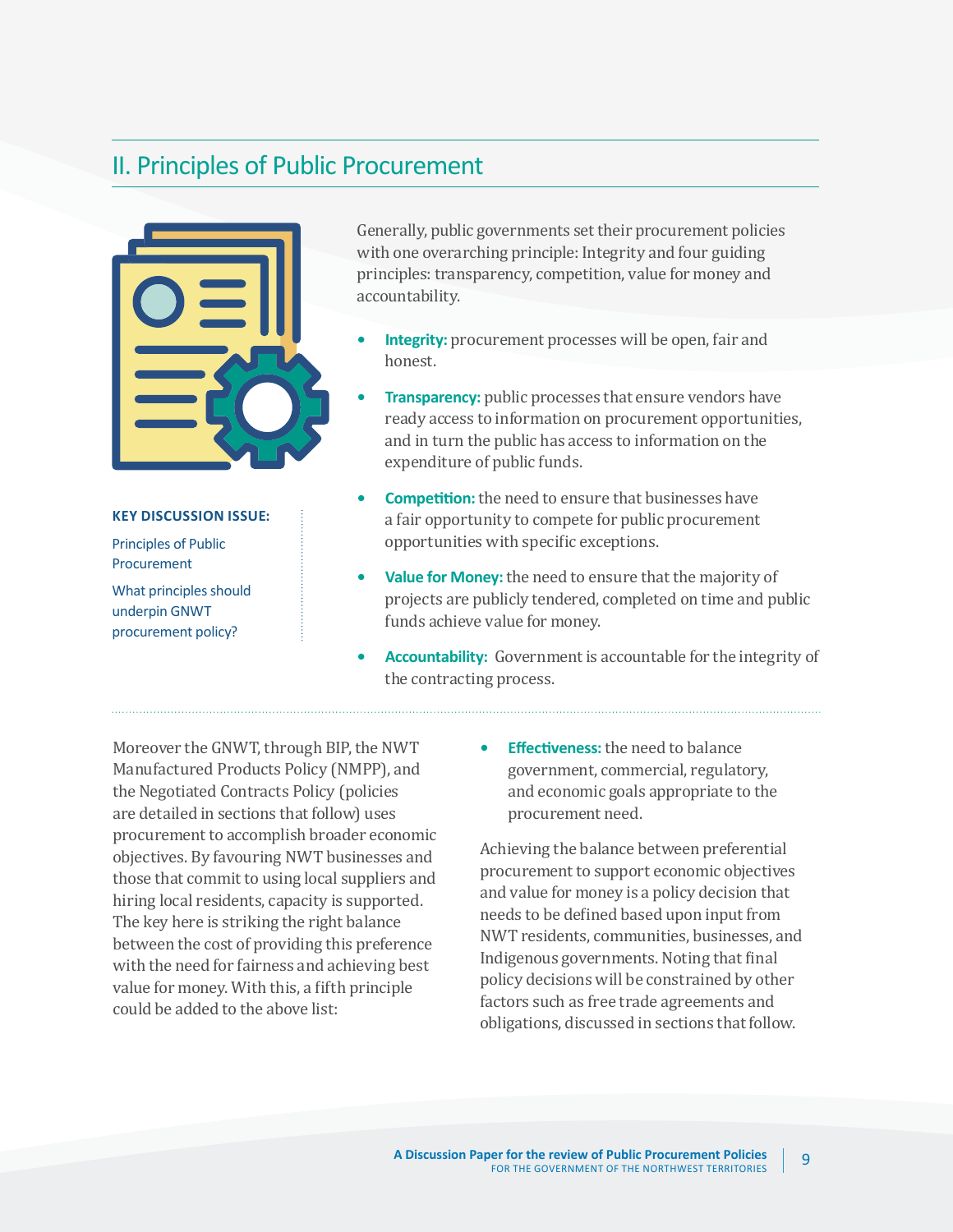## III. Governance of GNWT Procurement

#### **[https://www.fin.gov.nt.ca/sites/fin/files/resources/gnwt\\_](https://www.fin.gov.nt.ca/sites/fin/files/resources/gnwt_procurement_guidelines.pdf) [procurement\\_guidelines.pdf](https://www.fin.gov.nt.ca/sites/fin/files/resources/gnwt_procurement_guidelines.pdf)**

The current GNWT approach to preferential procurement is governed by three key policies discussed in individual sections below:

- **•** GNWT Business Incentive Policy
- **•** GNWT NWT Manufactured Products Policy
- **•** GNWT Negotiated Contracts Policy



For major public infrastructure projects (those over \$50 million) there is a fourth policy option: the Public-Private-Partnership (P3) –detailed and discussed in a separate section below. The P3 policy is designed primarily to share risk with the private sector and encourage innovation, but establishing local and Indigenous procurement targets are an important part of its role too.

Several GNWT tools play a part. Umbrella procurement guidance is provided by the Financial Administration Act and Government Contract Regulations. Guidance regarding how to apply legislation and policy is contained in the GNWT Financial Administration Manual.

Here's how it all works. Administration of the procurement function is ultimately accountable to political leadership and Members of the Legislative Assembly. To support this accountability, a BIP Senior Management Committee of Deputy Ministers considers appeals and policy issues related to the BIP as well as the NMPP. A Regional

Qualifications Committee reviews and approves BIP applications and recommends approval of NMPP applications. Finally, an inter-departmental Procurement Procedures Committee (PPC) chaired by the Department of Finance provides oversight and guidance in the administration, development, and maintenance of government-wide procurement procedures and ensures consistency throughout.

Procurement cuts across all government levels. The graphic below illustrates its extent. As was seen in the two preceding paragraphs procurement is governed by a complex set of policies and legislation, and it can be a challenge to ensure that the system is well understood by all GNWT employees involved in procurement, as well as the business community and the public. To help out, the GNWT holds numerous workshops on procurement policies and processes for both contractors and GNWT employees. However, part of this review is to seek ways to improve and streamline these informational efforts.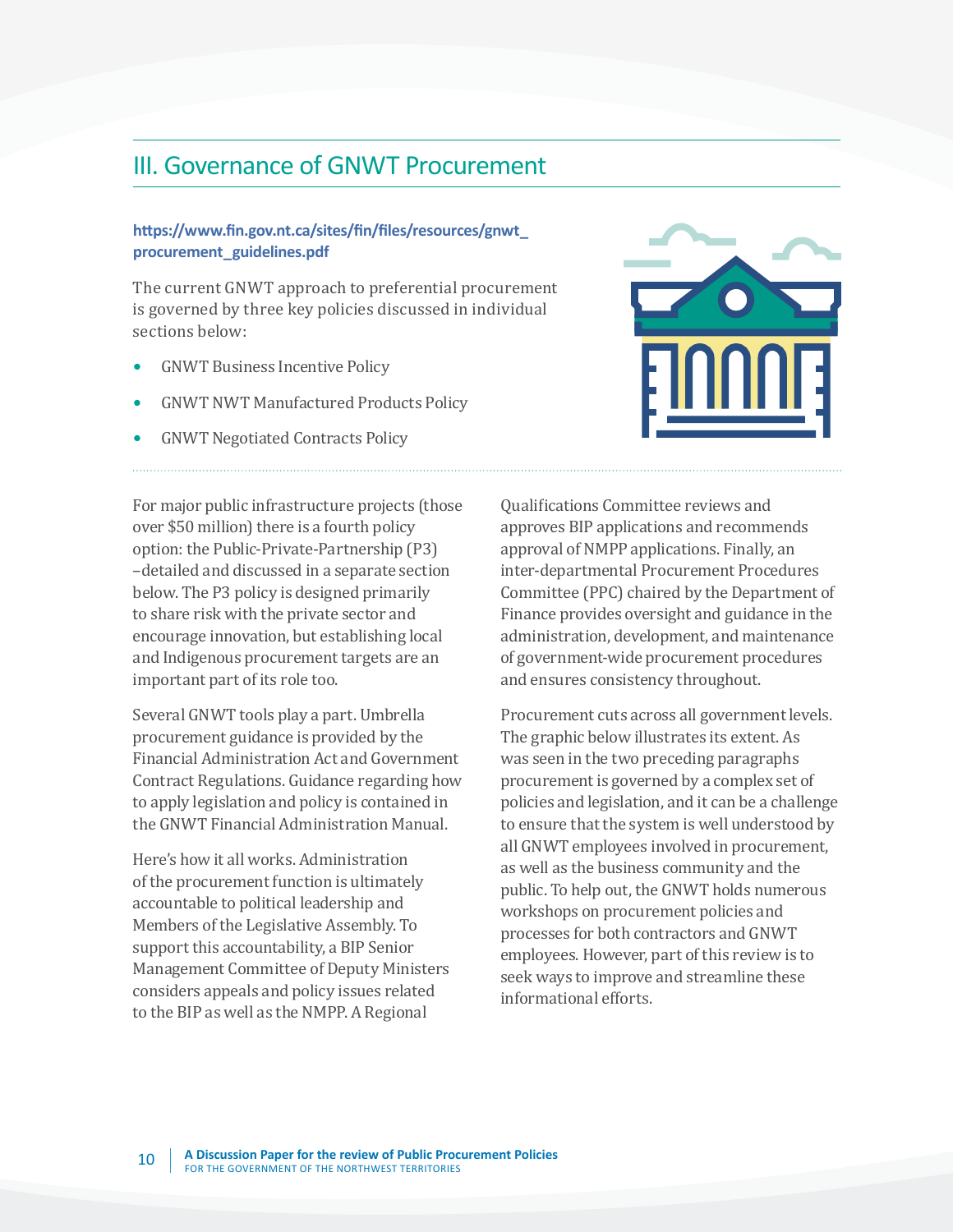## GNWT Departments and Agencies





#### **Department of Finance**

*Financial Administration Act Government Contract Regulations Financial Administration Manual* Procurement Guidelines, Vendor Complaint Process, Contract Reporting, processing of invoices, risk management Public Private Partnerships

#### **Procurement Shared Services**

Adheres to all legislation, regulations, policy and guidelines in the procurement of goods, services and construction.

Procures goods over \$25k, services over \$10k for departments, NWTHC and NTHSSA

Administers procurement workshops and training for GNWT employees and vendors

Acts as a Fairness Advisor (excluding P3 projects)



#### **GNWT Departments and Agencies**

Develop scope of work and/or technical specifications Evaluates scope of work/technical compliance on public procurements Monitors vendors performance Manages contracts Approves payment on contracts



**Department of Industry, Tourism and Investment** Business Incentive Policy NWT Manufacturer Products Policy

Key Consideration: Free Trade Agreements

**Department of the Executive** Negotiated Contracts Policy Land Claims Agreements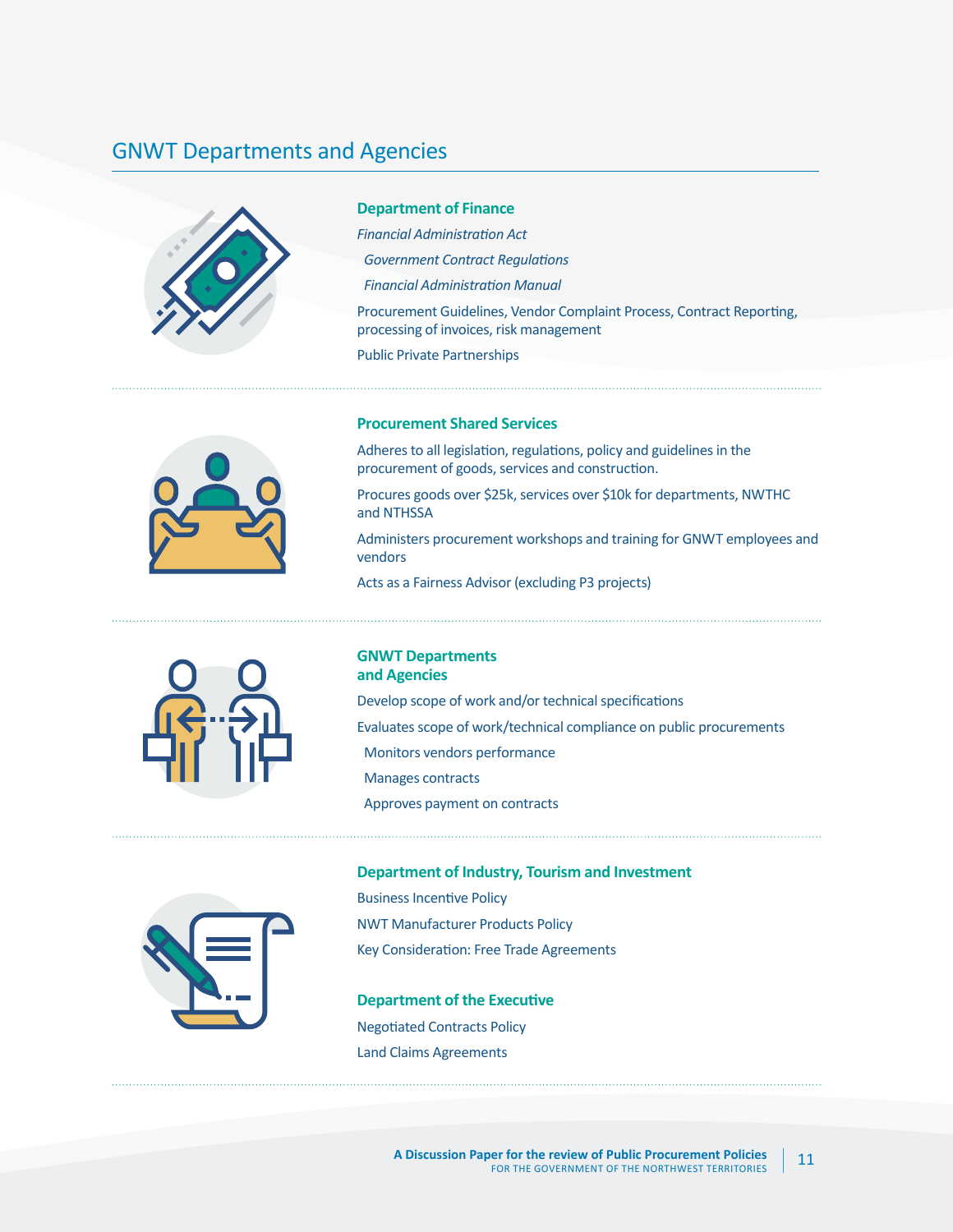## IV. Free Trade Agreements

The requirements of free trade agreements must be included when setting procurement policy. As a party to trade agreements such as the Canadian Free Trade Agreement (CFTA) and the Comprehensive Economic and Trade Agreement (CETA) with the European Union, the GNWT has taken on obligations to be what's called a 'free trading territory' unless an exception has been taken. It means the GNWT must follow principles such as National Treatment and Non-discrimination, which commits the GNWT to treat non-NWT businesses equally as NWT businesses, unless an exception has been made.

And indeed the GNWT has negotiated some of these exceptions. Examples: the BIP is included as a specific exception; a general exception allows measures designed to favour Indigenous businesses and there is an exception where promotion of regional economic development is needed.

These exceptions provide some flexibility in updating the GNWT procurement policies; however it must be remembered that trade obligations are an important commitment when developing or changing any preferential procurement policies.

Examples of the flexibilities these exceptions would allow include creating a NWT Indigenous procurement policy either as part of BIP or as a standalone policy, or creating policies that offer preferential treatment to NWT companies for any procurement with a value under \$150,000 for goods and services or \$500,000 for construction projects. However, a change that may not comply with trade agreements would be a material increase to bid adjustments for NWT companies under the BIP.

#### **REQUIRED:**

Consideration of preferential procurement options that would comply with free trade agreements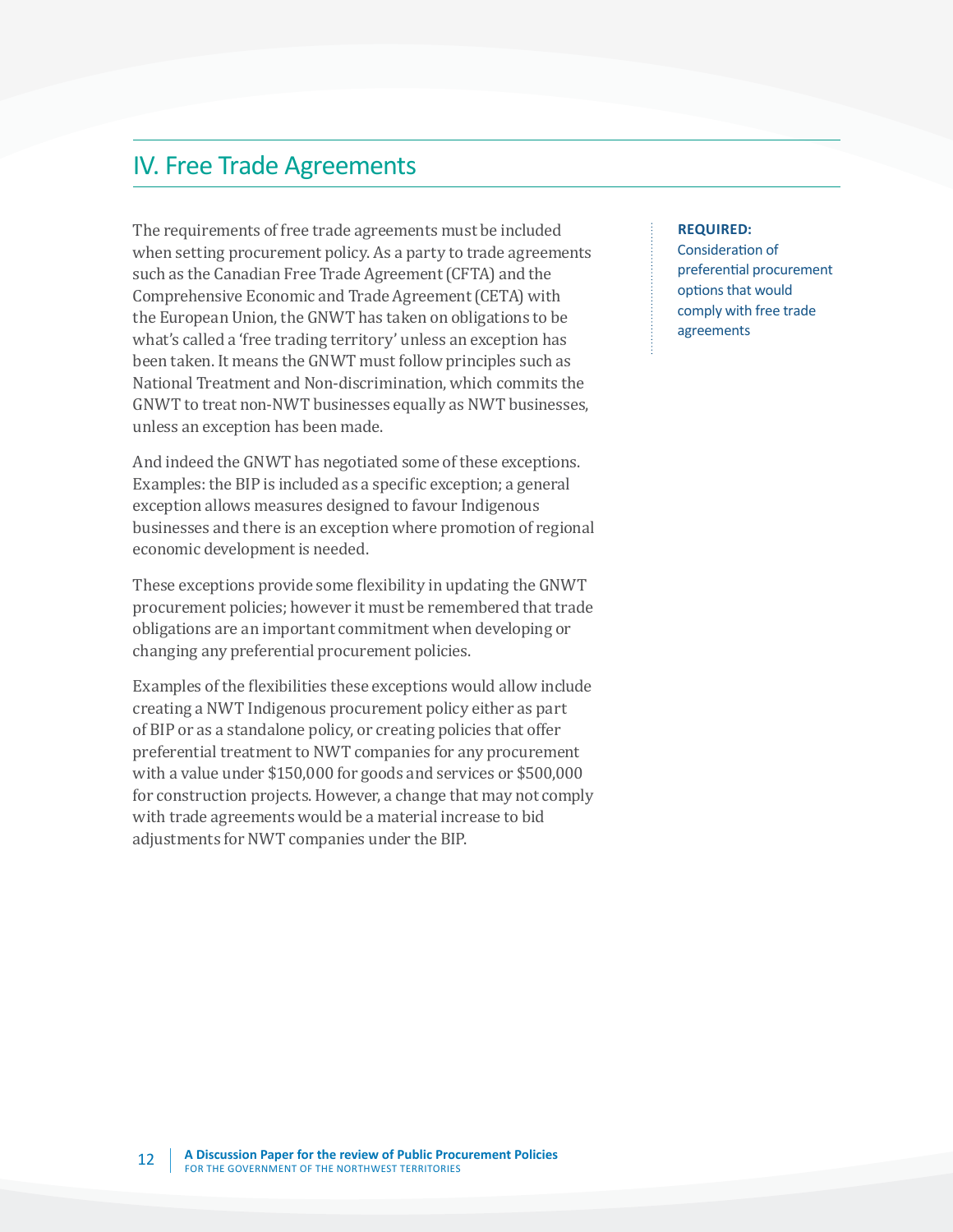## V. GNWT Procurement Data

The GNWT will have a contractor review GNWT procurement data and provide some observations with respect to GNWT contract reporting, and recommendations for enhancing transparency. The GNWT procurement system may have some areas for improvement including the transparency of GNWT procurement expenditures. Currently, the GNWT publishes an annual listing of contracts over \$10,000 through the publically available GNWT Contracts Report. It can be found at **[he]( https://www.fin.gov.nt.ca/en/resources/excel-data-sheet-government-northwest-territories-contract-report-apr-1-2019-mar-31-2020)re**.

The spreadsheet is comprehensive and all-inclusive but is simply a lengthy listing which lacks summary information that would be helpful in providing the public with useful or meaningful analyses which the GNWT is committed to improve upon. For example, there have been numerous calls for the need for more GNWT contract dollars to stay in the Territory. As currently presented it doesn't easily answer the question: How many contract dollars are staying in the NWT? But analyzed in more depth, the answer is there. Consider the following data derived from the 2019-20 Contracts Report:

#### 2019-20 FISCAL GNWT CONTRACTS REPORT: \$681 MILLION (M) TOTAL PROCUREMENT



When the items are removed for goods and services not available in the NWT; items where there were no bids received from NWT businesses, and the Tłicho All Season Road, with the remaining is \$215.6 million in procurement. Reviewing those dollars, the GNWT determined the following summary of contracts that were awarded to NWT businesses: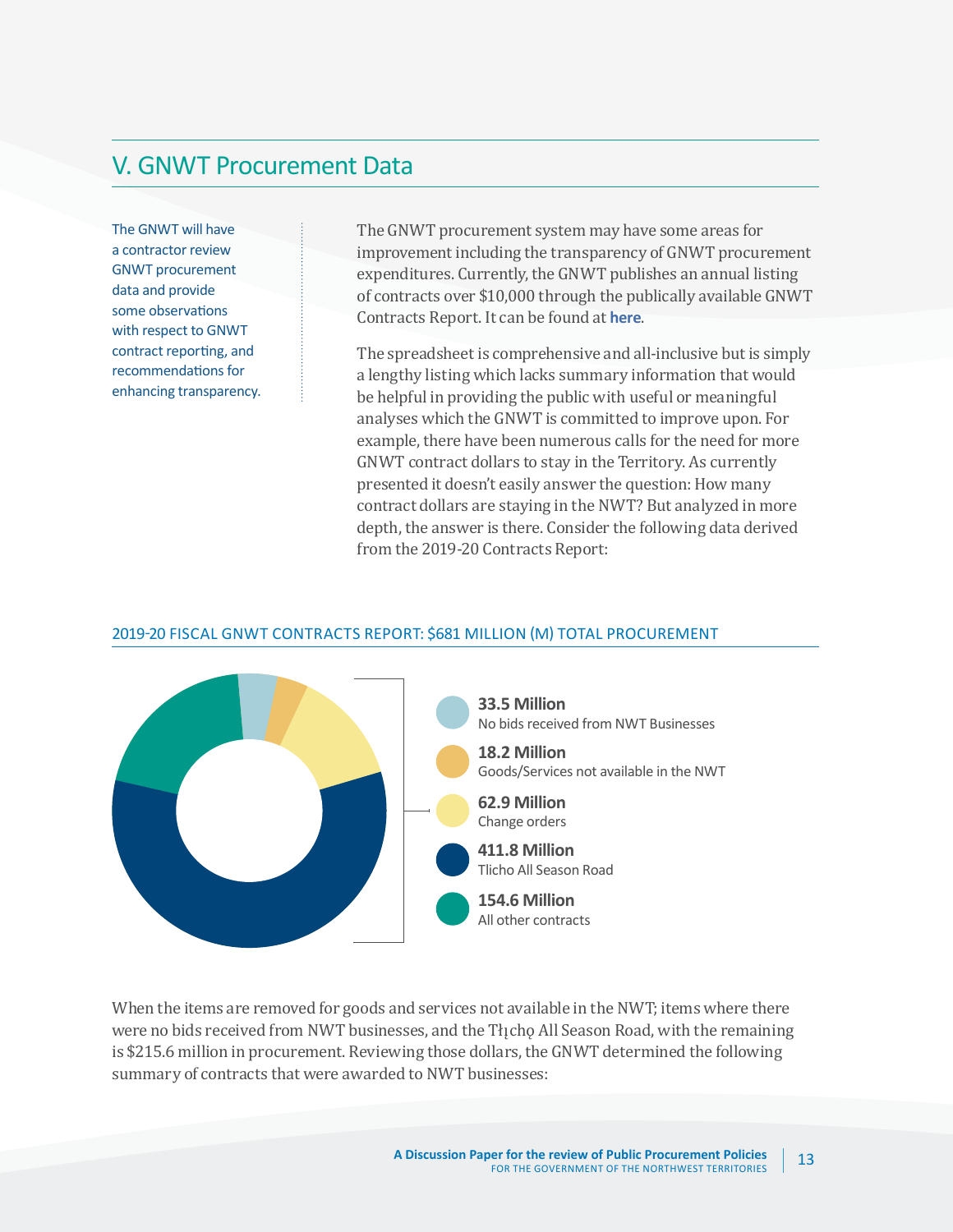## **86%** of these contracts were to BIP businesses **22%** Non NWT Businesses **78%** NWT Businesses

VALUE OF "OTHER CONTRACTS" PLUS "CHANGE ORDERS": \$215.6M 2019/20 FISCAL YEAR

This review supports that much of the business available in the NWT is sourced in the NWT, with about 78 percent (\$170.2 million) going to NWT businesses. Of this amount, 86 percent, or \$146.7 million, went to BIP-registered businesses. While this is an initial analysis, a conservative approach was taken:

- **•** With respect to 'goods and services not available in the NWT', and 'items where there were no bids received from NWT businesses', only the largest contracts in these categories were removed.
- **•** Standing Offer Agreements for building and equipment maintenance (\$4.5 million) were not included as these data were not appropriately captured in the published contracts report, but most if not all of these agreements reside with NWT businesses.

A comment regarding this analysis is that the \$411 million Tłįcho All Season Road was removed from the summary above yet this project represents substantial opportunity for NWT businesses, however, it should be noted that this is a  $P3$  project. The The o government owns 20 percent, and the GNWT and Tłicho government collaborated on establishing business, labour and training participation percentages over both the construction and operational periods of the project. There are specific provisions within P3 projects for northern involvement, but there are other reasons for taking a P3 approach to major projects, including the mitigation of risk and the capacity of the GNWT to assume risk related to major infrastructure projects totalling hundreds of millions of dollars.

These are examples of what can be derived from simple raw contract data and how useful it is when meaningfully analyzed. Through the procurement review, the GNWT will be considering ways to improve GNWT contract reporting potentially including a more useful presentation package.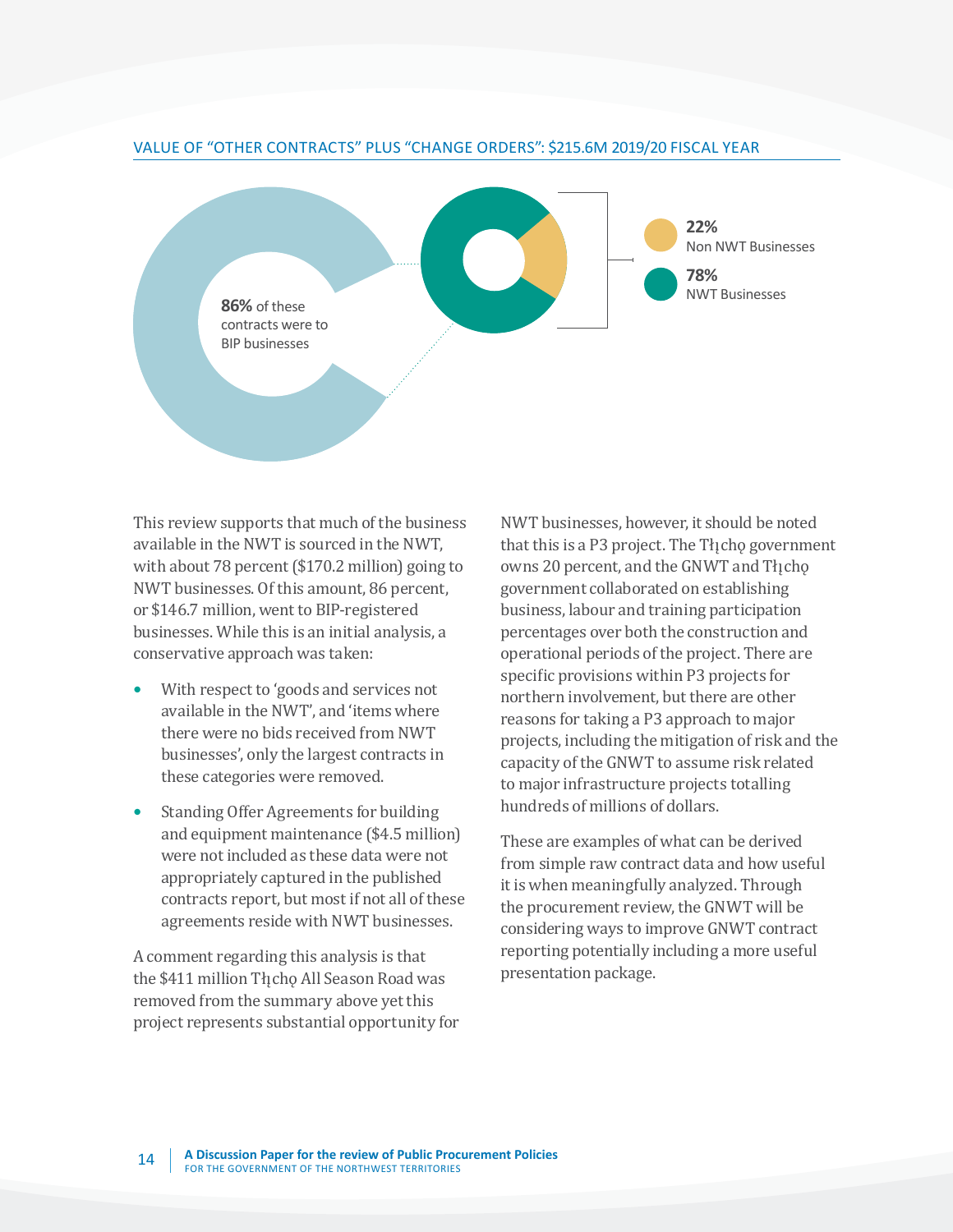## VI. Business Incentive Policy



#### **KEY DISCUSSION ISSUE:**

Qualifying for BIP

51 percent of the voting shares beneficially owned by a NWT resident

Must be a resident for at least one year

Owns or leases a *bona fide*  place of business

#### **[https://www.iti.gov.nt.ca/sites/iti/files/63-02-bip.pdf](https://www.iti.gov.nt.ca/sites/iti/files/63-02-bip.pdf )**

GNWT procurement policies include the Business Incentive Policy (BIP). BIP is designed as a two-fold incentive that recognizes the higher costs of doing business in the North and encourages NWT-based businesses to create employment and develop necessary experience and business skills. In brief, BIP offers a bid adjustment of 15 percent for NWT content, and 5 percent for local (community) content for contracts under \$1 million; for contracts over \$1 million it's 1.5 percent and 0.5 percent respectively on the portion over \$1 million. The total bid adjustment is limited to \$500,000.

In considering the need for a procurement review, the focus is overwhelmingly on the BIP with over 1,200 NWT businesses currently registered for BIP. In recent years a number of BIPrelated issues have been raised by the business community, political leadership, and GNWT employees charged with applying and administering BIP.

Historically, BIP has seen many updates and adjustments. The most recent was in 2016 when the requirement for the GNWT to formally tender goods and apply the BIP adjustment was raised from \$5,000 to \$25,000. But the last comprehensive review was 2006-2010. Since then a number of issues have been raised, including:

- **1. Qualifying for BIP** Determining which businesses should qualify for BIP status is one of the most complex and contentious issues to be addressed in this procurement review. Issues include:
- **• Beneficial Ownership and Bonafide Place of Business** To qualify for BIP, a NWT company must have 51 percent of its voting shares beneficially owned by a NWT resident. While this sounds relatively straight forward, experience has proven it to be far from simple. Part of the problem is that the GNWT has limited staff with the technical, legal and financial expertise needed to analyze complex corporate share structures in order to determine BIP-qualifying ownership. Companies have submitted corporate structures claiming to show a 'voting' majority, but it is not always clear whether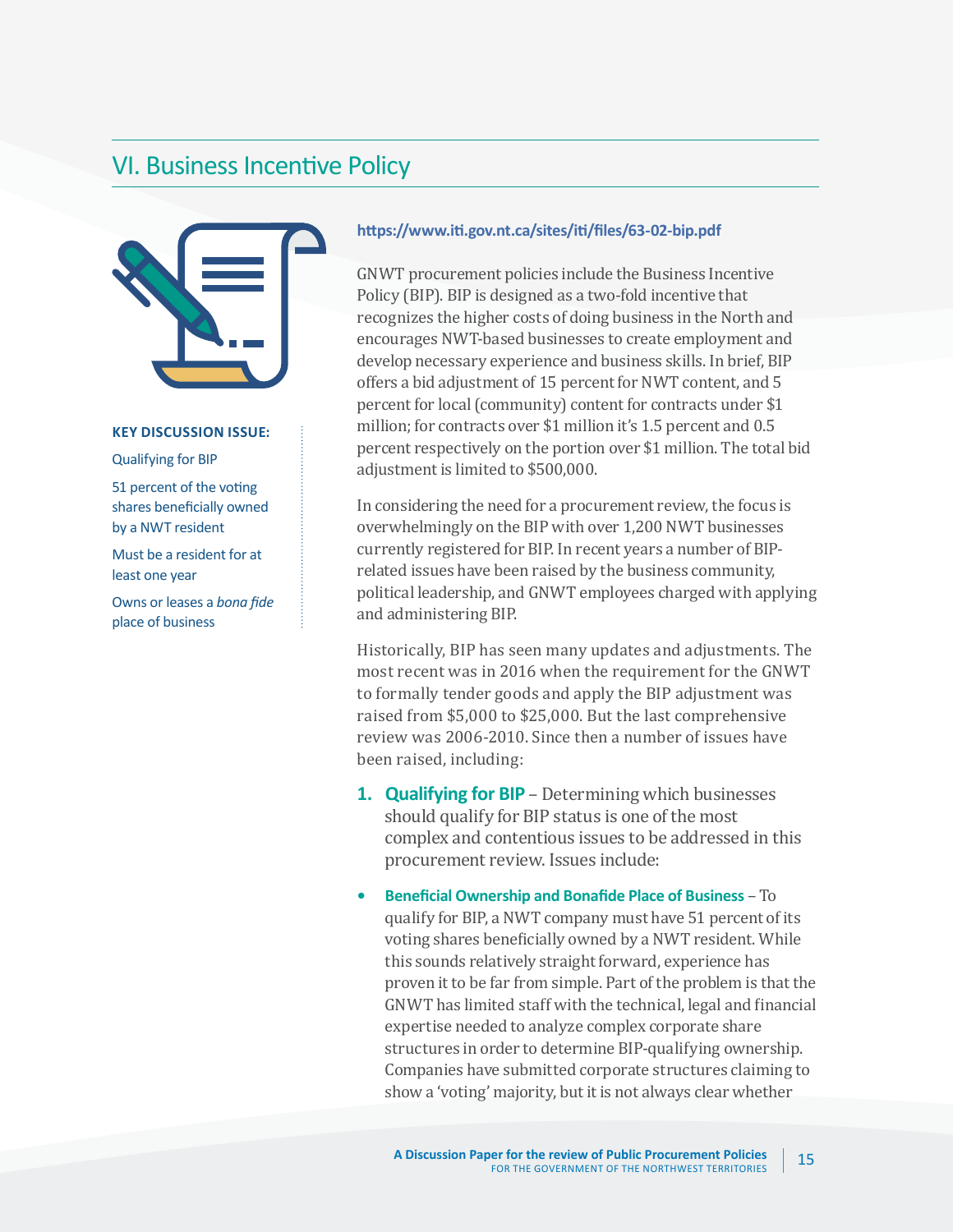or not the company is 'beneficially' owned by a NWT resident. Similar complications arise where the company is part of a franchise ownership of a national chain, or where a company's ownership includes silent investors.

Current practice is to follow the policy without a detailed attempt to determine whether the allocation of voting shares truly reflects beneficial ownership; where the NWT resident and owner is taking 51 percent of the risk and accruing 51 percent of the benefits.

Establishing whether there is a 'bona fide' place of business can prove complicated. An example is 'shell companies' that are NWT- incorporated where they lease nominal office space but do the real work and make strategic decisions outside the Territory. The GNWT does inspect businesses with its Regional Qualification Committees (RQC) who physically visit companies applying for BIP status.

With potentially lucrative preferential procurement and bid adjustments at stake, it should be expected that some companies will endeavour to meet the minimum requirements of the policy and structure themselves accordingly in order to become registered under BIP. It is proposed in this discussion paper that if GNWT employees are to continue making decisions regarding beneficial ownership and bona fide places of business, then guidelines should be reviewed and amended as required to provide better clarity on what qualifications must be in place to become a BIP-registered business.

- **• BIP Schedule 3 Companies** Prior to 2006, BIP eligibility policy allowed for NWT companies that were not owned by a NWT resident but had been in operation for ten years; had a manager that was a NWT resident; performed the majority of its management and administration functions in the NWT; and could demonstrate that they had a bona fide place of business in the NWT, to qualify. Rather than remove these businesses from the BIP registry, they were grandfathered and allowed to retain their eligibility. There are currently 60 non-resident companies listed in Schedule 3 of the BIP that were grandfathered with BIP eligibility. As this decision is at least ten years old, it is time to review its fairness. For example, other NWT businesses that have since passed the ten year mark and have made a substantial investment in the NWT and employ a number of local residents but are not an approved BIP company and do not have equal benefits under BIP that other businesses in the same category do.
- **2. Bid Adjustments and Monitoring of Local and NWT Content One aspect of BIP bid** adjustments that is not always clearly understood is that non-BIP companies can qualify for bid adjustments if they commit to using NWT resident labour and goods and services procured from a NWT BIP company. When combined with the maximum bid adjustment of \$500,000 for larger contracts such as construction, a southern company could then receive nearly the same bid adjustment as a BIP company. This raises two concerns.
- **3. Lack of enforcement and penalties Contract Authorities/Administrators lack the** ability under the BIP or the Contract to enforce and/or penalize businesses for not meeting the terms of BIP content.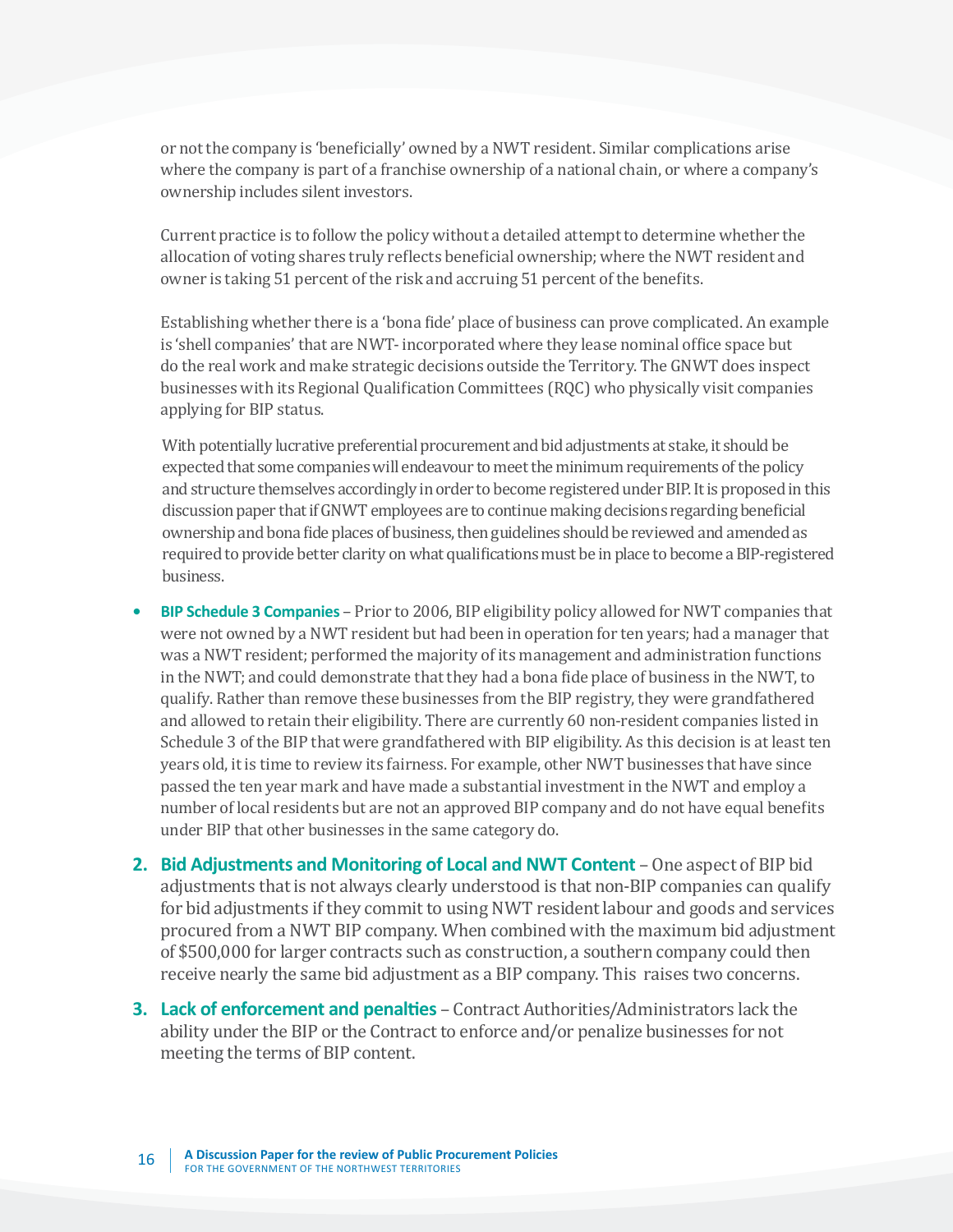First, firms can make substantial commitments for NWT and local content and then not follow through as promised. This needs monitoring and enforcement and possibly penalties. Where procurement is for goods only, monitoring NWT and local content is relatively easy. But where construction contracts involve combinations of services, labour, and goods, monitoring and enforcement becomes complex. GNWT Project Officers are responsible for ensuring that the provisions of a construction contract are adhered to but in the absence of an audit-like process, monitoring for NWT and local content can prove challenging. Some assurance is provided by GNWT's requirement for companies to sign statutory declarations certifying NWT and community content and its current consideration of strengthening reporting commitments. Many believe more is called for. But to take it steps further towards an audit process the GNWT would need to ensure it has the requisite resources.

The second concern is whether or not the 2010 lowering of the bid adjustments to 1.5 percent (NWT) and 0.5 percent (local) for contract portions over \$1 million appropriately reflects the higher cost of doing business in the NWT or provides enough preference for NWT businesses. Because in order to reach the maximum bid adjustment of \$500,000, it would require a contract value of \$16 million with 100% NWT and local content. For contracts above \$16 million, BIP firms would be on equal footing with non-BIP firms.

To provide some background, the following may help. Prior to 2010, the bid adjustment was 15% (NWT) and 5% (local) on all contracts but it was deemed too expensive. For illustration see the examples below:

### Business Incentive Policy Bid Adjustments

| BIP CALCULATIONS, CURRENT METHOD: \$10 MILLION CONTRACT   |         |
|-----------------------------------------------------------|---------|
| 15% NWT content - Bid Adjustment on first million         | 150,000 |
| 5.0% Local content - Bid Adjustment on first million      | 50,000  |
| 1.5% NWT content - Bid adjustment on value over million   | 135,000 |
| 0.5% Local content - Bid adjustment on value over million | 45,000  |
| <b>TOTAL BID ADJUSTMENT</b>                               | 380,000 |

Prior to 2010, with 15 percent (NWT) and 5 percent (local) applied to the entire value of the contract, the bid adjustment – and therefore the preference – would have amounted to \$2 million for a \$10 million contract.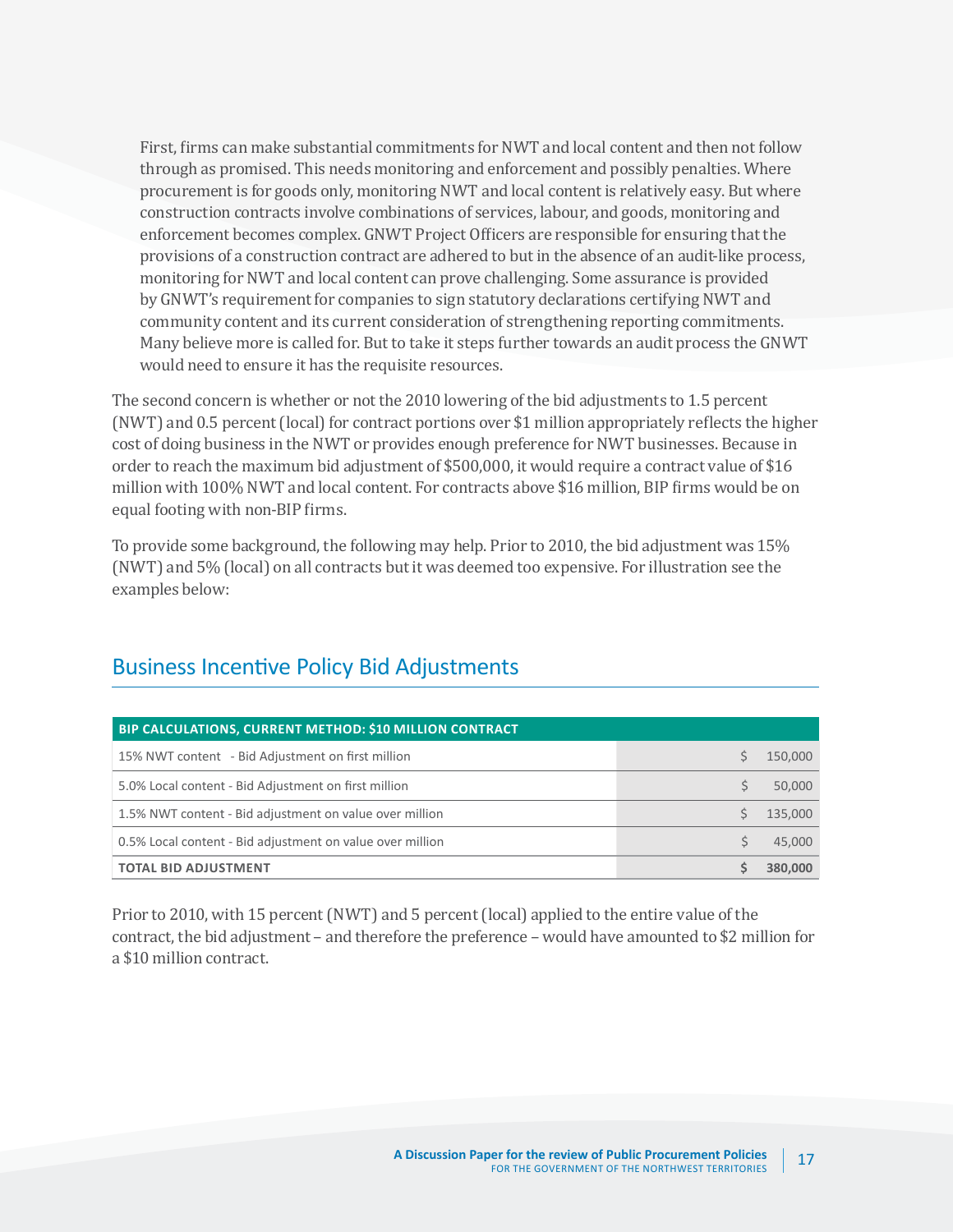| <b>BIP CALCULATIONS, CURRENT METHOD: \$30 MILLION CONTRACT</b> |         |
|----------------------------------------------------------------|---------|
| 15% NWT content - Bid Adjustment on first million              | 150,000 |
| 5.0% Local content - Bid Adjustment on first million           | 50,000  |
| 1.5% NWT content - Bid adjustment on value over million        | 435,000 |
| 0.5% Local content - Bid adjustment on value over million      | 145,000 |
| <b>TOTAL BID ADJUSTMENT</b>                                    | 780.000 |

Prior to 2010, the bid adjustment for a \$30 million contract would have totalled \$6 million.

This now raises two further discussion points related to bid adjustments:

- **•** If one intent of the BIP was to 'level the playing field' with southern competition and recognize the higher costs of doing business in the North, at what point – or level of bid adjustment – puts northern businesses on an equal footing in terms of costs, with southern competition?
- **•** Value for taxpayer dollars also needs consideration. For example, with a \$30 million contract, the GNWT could conceivably be paying an additional \$6 million, assuming a southern firm has not included any NWT and local content within their bid. This is unlikely, but there is certainly the potential for the difference in cost to reach millions of dollars.

Clearly a balance between achieving value for dollar and support for the NWT economy is needed. For example, if the 'premium' discussed above stays within the NWT, and is subsequently reinvested in the NWT economy, that may outweigh the short term cost of the premium. On the other hand, perhaps the result is that this premium for example largely benefits the owner of the construction company. Like many aspects of preferential procurement by way of bid adjustments, the analysis and auditing needed to establish this balance is a challenge.

Finally, it is important to note that any proposal to materially increase the preference to NWT companies must be created within GNWT legal obligations such as those discussed above on free trade agreement commitments.

**1. Formal Tendering Process** – since the GNWT raised the formal tendering limit for goods **4.**from \$5,000 to \$25,000 in 2016, concerns have been raised that GNWT employees are simply ordering off the internet and bypassing local businesses for procurements under \$25,000.

Under present GNWT procurement guidelines, all procurement under \$25,000 should be sourced locally wherever possible. GNWT employees should source in the following order: first to a local BIP company, then to a NWT BIP company, then a local non-BIP company, then a NWT non-BIP company, and finally to a southern company with informal quotes obtained where possible.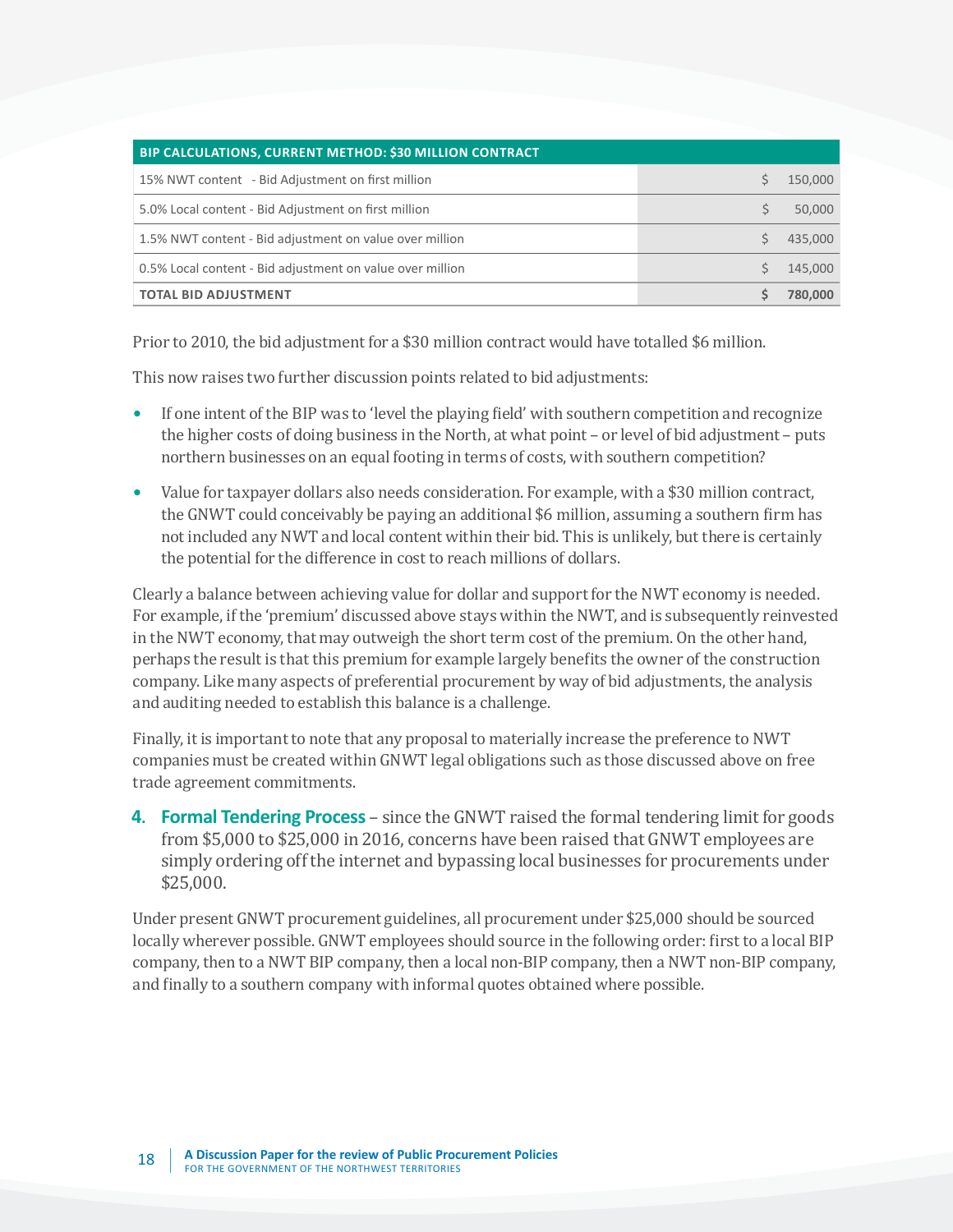### Summary: Business Incentive Policy

#### **Discussions in this section prompt a number of recommendation points:**

- **•** Qualifying criteria regarding the establishment of beneficial ownership and bona fide places of business should be made very clear; supporting fairness of application as well as transparency.
- **•** The inclusion of non-resident owned businesses currently grandfathered under Schedule 3 in the BIP should be reconsidered. Options include complete elimination of Schedule 3 companies, or the expansion of Schedule 3 to capture similar non-resident owned companies that have

made similar substantial investments in the NWT and support the NWT economy through their capital and operating expenditures.

**•** Contractor performance must be more closely monitored to ensure they follow through with their NWT and local procurement commitments. Alternative approaches to bid adjustments identified through this procurement review process need to be examined.

#### **These points lead to the following questions for discussion:**

- **1.** For the purpose of providing preferential procurement, how would you define what constitutes a 'NWT business'? The current approach, with 51 percent of voting shares? Or a business that is clearly 100 percent owned by a NWT resident? Or all businesses that have made a substantial investment in the NWT and employ NWT residents? Or a hybrid model of these approaches?
- **2.** Should the BIP Schedule 3 (non-resident grandfathered companies) be eliminated? Or should it be expanded to recognize similar investments by other non-resident companies? One idea is to recognize the investment of non-resident companies by the amount of capital and operating costs they've incurred in the NWT. Can you suggest other ideas?
- **3.** Should the GNWT pay more for goods and services if they are provided by a NWT

business? If so, how much more? Do you agree with the current approach to bid adjustments? If not can you suggest other options that would help support the NWT economy while providing cost effective services?

In the context of these questions, consider the purpose of BIP. As stated in the first sentence of the policy, the BIP is intended to provide

*"… an incentive to Northwest Territories-based businesses in a manner that recognizes the higher cost of operating businesses and manufacturing products in the Northwest Territories, encourages Northwest Territories-based businesses to create employment and develop necessary experience and business skills, and complies with any intergovernmental agreements to which the Government of the Northwest Territories must adhere."*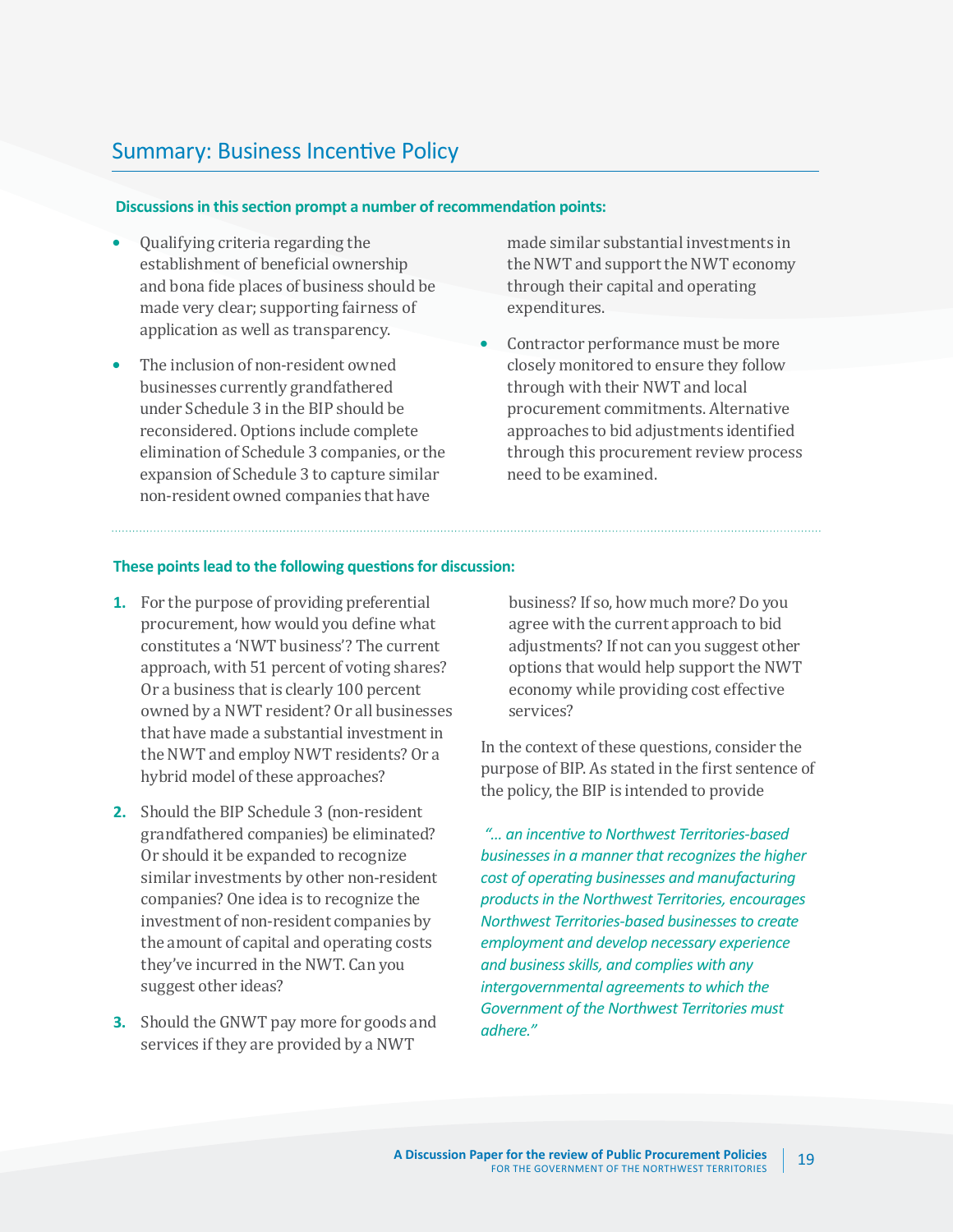This statement reflects two objectives of BIP:

- **•** An incentive to recognize the higher costs of doing business in the North; and
- **•** An incentive to encourage NWT-based businesses to create employment and develop necessary experience and business skills.

Do these two objectives still hold true? For example, with respect to encouraging NWT businesses to develop necessary experience and business skills, is this still an appropriate objective? Or are there other mechanisms that might be better suited to meet this objective, such as an Indigenous procurement policy?

When considering the objectives and priorities of preferential procurement, potential unintended consequences also need to be considered.

For example, with preference to NWT residentowned businesses only, would some businesses currently registered under BIP be driven to relocate to the south? And does our current system of preferential procurement actually discourage investment and some employment opportunities in the NWT? It has happened: the GNWT recently received an enquiry from a window and door manufacturing company from outside the territory who were considering a plant in the NWT. It had the potential to displace southern imports and bring jobs to the Territory. But they opted to shelve the idea because they wouldn't be BIPregistered for at least the first year of operation and therefore not confident they could compete with BIP-registered companies importing southern product.

The procurement review process should also consider potential impacts on the cost of living to NWT residents and growing the economy.

Premiums can increase the cost of living for some products and services. For example, when residents receive assistance from the NWT Housing Corporation, the amount spent by the corporation could become a liability for the resident. If the market price of a housing unit is \$400,000, but the BIP adjusted price is \$480,000, the purchaser could then be stuck with an extra debt load of \$80,000, albeit many programs are forgivable. This extra \$80,000 could be used to assist other NWT residents with addressing their housing needs.

Finally, while options are discussed above, they aren't the only options. For example, the GNWT budget speech in 2008 suggested that BIP be removed entirely as it had outlived its purpose. This clearly didn't happen, but in addition to an Indigenous procurement policy, there are other mechanisms to examine. One might be a variation on the Yukon procurement model: there are no bid adjustments and contractors can apply for a rebate based upon their demonstrated procurement from Yukon businesses and use of local resources.

#### **KEY DISCUSSION ISSUE:**

What are your thoughts with respect to the key purpose of BIP?

To offset the higher cost of doing business in the NWT?

To provide preference for NWT resident-owned businesses?

To encourage new investment in the NWT and bring jobs to the territory?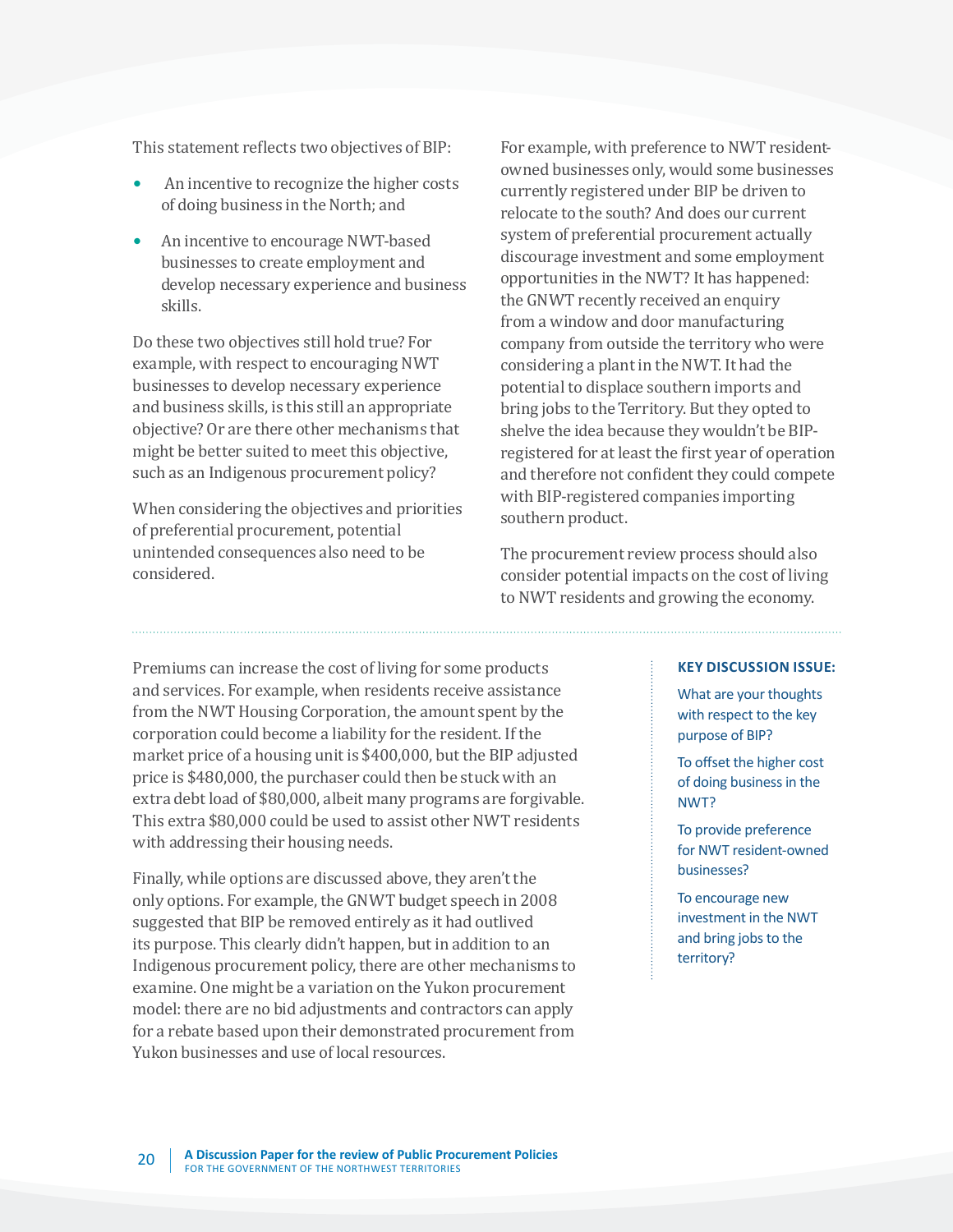## VII. NWT Manufactured Products Policy (NMPP)

Manufacturing in the North is often challenging, in part because of high input costs, small sales volumes, and a lack of economies of scale in production and distribution. This means NWT manufacturers must be innovative, flexible, and efficient if they are to compete with goods imported from outside the Territory. These were the stated challenges behind the GNWT's May 2019 release of the *NWT Manufacturing Strategy*, which can be found **[here](https://www.iti.gov.nt.ca/sites/iti/files/146092_nwt_manufacturing_strategy_2.pdf)**.

It provides a framework for how the GNWT can create an environment that effectively supports the manufacturing sector in diversifying the economy.

The current NMPP provides incentives to support local production and manufacture of goods for the use of the GNWT under the Business Incentive Policy. BIP-registered businesses may apply to have their NWTmade goods registered as an Approved NWT Manufactured Product. To qualify, a product must have at least 25% of its value added in the NWT and be priced within 20% of a similar product freight on board (FOB) its manufacturing site or within 25% FOB the destination for its final delivery.

The 2019 Strategy also included a commitment to address policy issues in a public discussion. Proposals outlined in this section support and prepare for that discussion.

Industry and community engagement sessions held during development of the Strategy identified some important concerns:

**•** Burdensome administrative and compliance requirements;

- **•** Concerns that competition and innovation are discouraged by the NMPP;
- **•** The need for enhanced support to access government programs; and
- **•** The need for appeal and review provisions with respect to the NMPP's application.

The Strategy committed the GNWT to make changes to the NMPP to address these concerns, including the establishment of an appeal process and revisions to streamline some of the other policy processes. For example, there was a commitment to remove the requirement for NWT manufacturers to keep sufficient raw materials on hand, and instead simply have them demonstrate that they maintain the ability to readily manufacture their product.

One issue not resolved in the Strategy is the need to ensure transparency in the price the GNWT pays for manufactured products. The current process calls for maintaining catalogues with detailed specifications, inventories, and pricing.

Pricing is important as products are solesourced under the NMPP where only one NWT manufacturer is listed for that product. The current process is for the manufacturer to obtain a price quote from a southern supplier and then add the 20 or 25 percent price adjustment. The process is not always straight forward as the market for products constantly changes and spending time watching current pricing is neither efficient nor effective.

Ideally, products should be sourced through a market-based solution with allowances to reflect the higher cost of doing business in the NWT. This would provide the GNWT with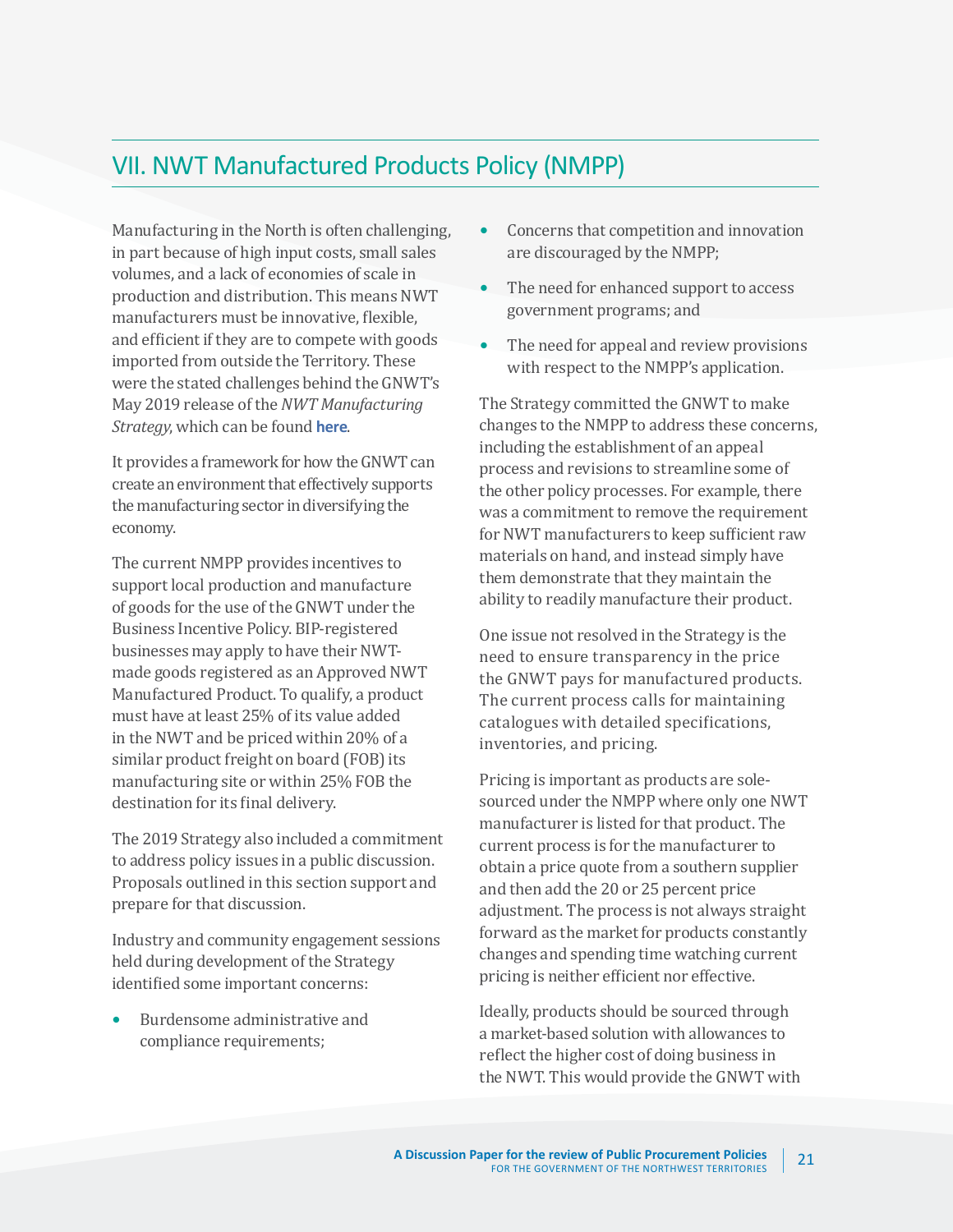greater confidence that purchased products represent value for money without time-consuming additional research and processes. While the GNWT is committed to supporting 'Made in the NWT' products, NWT manufacturers still need to be creative and innovative in order to compete with products imported from other markets. A relatively simple bid adjustment mechanism that encourages innovation and recognizes the higher cost of doing business in the North appears at first glance to be the most effective and transparent approach.

To achieve this, the GNWT is considering an additional bid adjustment – perhaps 5 to 10 percent - for products from approved manufacturers qualifying under the NMPP. This bid adjustment would be in addition to the 15 to 20 percent bid adjustment that manufacturers already receive under the BIP.

In discussions with NWT manufacturers, some concerns with the 'bid adjustment' concept arose. It may prove more acceptable with a 5 to 10 percent 'NWT manufacturing' adjustment added to BIP. Manufacturers could then receive a 25 to 30 percent adjustment which is equal to or greater than the 25 percent provided in the current NMPP needed to qualify as a Northern Manufacturer.

The GNWT believes this concept has value because it would reduce red tape and allow more time to be spent identifying opportunities for the manufacturing sector. Linking the procurement of manufactured products to the market (i.e. open tenders) would also add an important element of transparency and would be self-regulating. Northern manufacturers would see the market for those products and be able to implement options to make themselves more competitive on future tenders. Moreover it would eliminate the challenges faced by GNWT staff to maintain detailed pricing catalogues showing current market pricing, especially for complicated products such as modular homes.



#### **KEY DISCUSSION ISSUE:**

What mechanisms could be used to encourage NWT manufacturing?

Would you agree with a bid adjustment premium, in addition to BIP, to support NWT manufacturing while ensuring there is an appropriate level of transparency?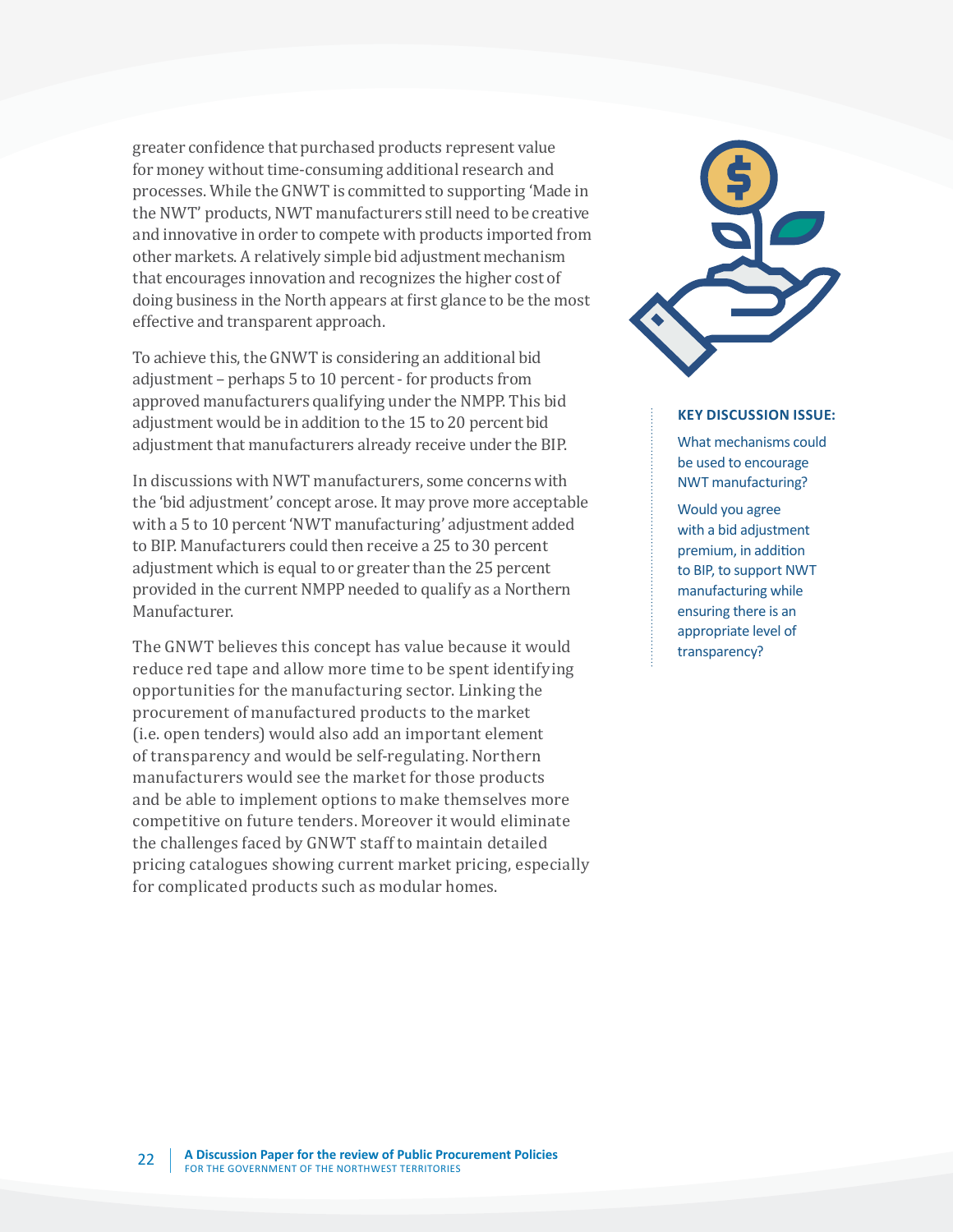## VIII. GNWT Negotiated Contracts Policy

The Negotiated Contracts Policy allows GNWT to directly negotiate and award contracts in cases where benefits outweigh what would be achieved through competitive contracting, or in order to comply with the Canadian Free Trade Agreement.

Details can be viewed **[here](https://www.eia.gov.nt.ca/sites/eia/files/content/11.26-negotiated-contracts-policy.pdf)**.

Under the policy, the negotiation and awarding of contracts must be authorized by the GNWT Executive Council (Cabinet). Negotiated contracts in years past have generally been used for supporting Indigenous

businesses in developing their business experience and capacity; but are not limited to that practice.

To ensure transparency in these instances, the GNWT's Department of Executive and Intergovernmental Affairs publishes an annual list of contracts negotiated under the policy. Please see appendix for list of negotiated contracts from 2018-19.

These contracts were all aimed at capacity building and supporting Indigenous corporations although the capacity building outcome of the Policy has limits. Examples below of the following Policy provisions:

*The above provisions notwithstanding, effective September 2009, the Executive Council may determine that any contractor:*

 *(i) who has been awarded five or more negotiated contracts for substantively the same type of services; or*

*(ii) with whom the GNWT has contracted, either through a negotiated or public process, for substantively the same type of service, through one or more contracts for a cumulative total of five or more years;*

*should reasonably be expected to be in a position to compete and should no longer be considered an eligible contractor for the purposes of this Policy.* 

Viewing the negotiated contracts listing above, it is evident the Negotiated Contracts Policy is not frequently used. For 2019-20, \$3.8 million in contracts were awarded through the negotiated contracts process compared to \$679 million in total procurement (or \$268 million excluding the Tłįcho P3 project).

In summary, the Negotiated Contracts Policy is a broad tool that includes a statement of principles and guiding provisions but does not limit the prerogative of the Executive Council to make decisions or take any action it deems necessary.

Through the procurement review process, outside expert advice, and in consultation with Indigenous governments, the GNWT will need to consider the best tools available to fulfill this commitment going forward. As previously mentioned, the development of an Indigenous procurement policy is clearly one opportunity. This would not preclude individual agreements being signed with other NWT Indigenous governments, but examining the potential to establish an Indigenous procurement policy may provide an opportunity to be creative in supporting the success of NWT indigenous governments and businesses.

Other alternatives for discussion are welcomed.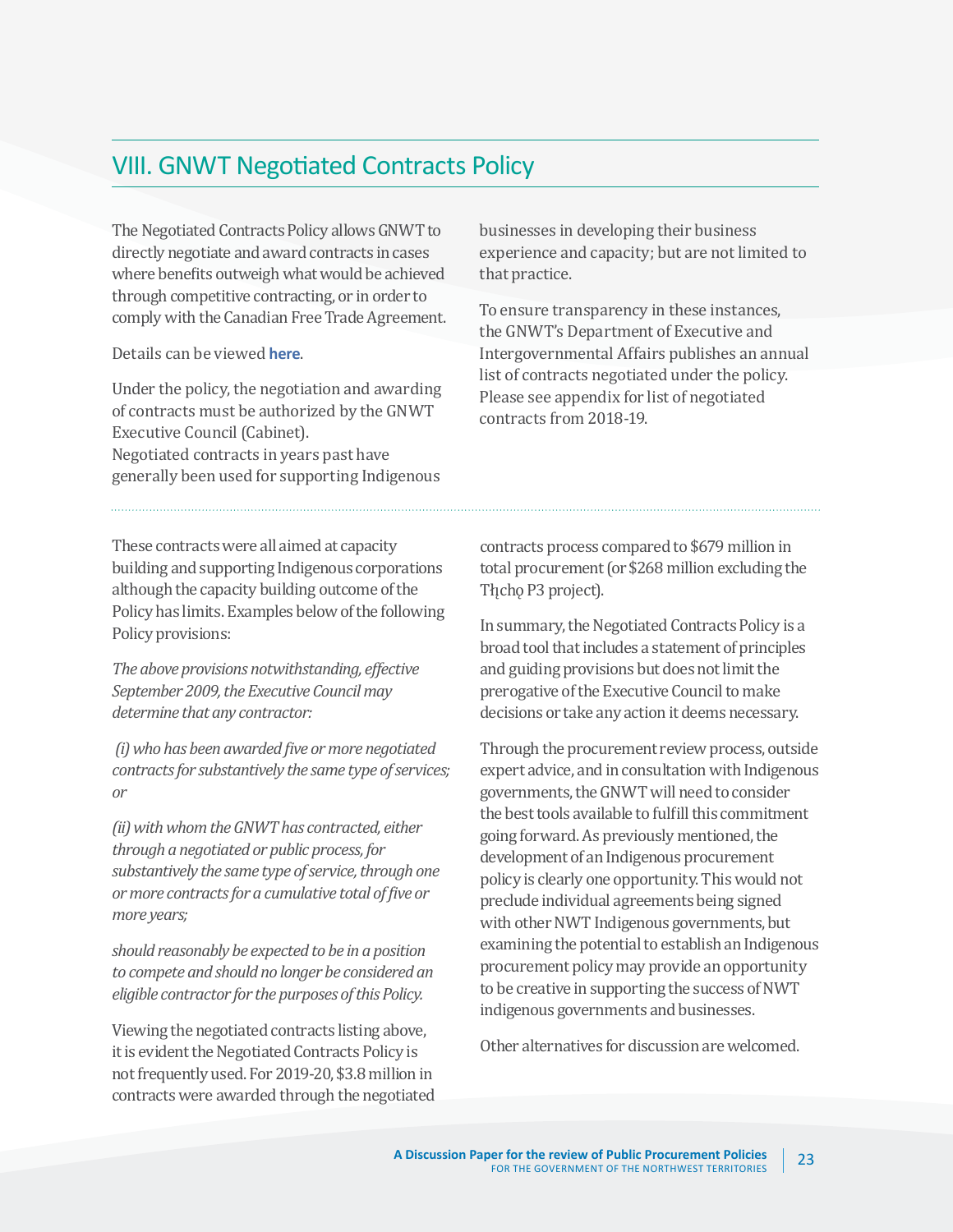## IX. Proposed Indigenous procurement policy



Given the current economic climate, it is timely to consider how an Indigenous procurement policy could work and benefit NWT Indigenous businesses.

An Indigenous procurement policy is one tool that could benefit the broader economy through business and employment opportunities generated as local Indigenous businesses continue to grow into a substantial segment of the economy. Articles published in the October 2020 issue of Aboriginal Business Quarterly, a NWT publication (**[https://inukshukpublishing.](https://inukshukpublishing.ca/) [ca/](https://inukshukpublishing.ca/)**), highlight several benefits to be gained from efforts to grow Indigenous businesses. For example, one article notes that as a result of NWT diamond mines' efforts in supporting Indigenous businesses, the combined local workforces of Det'on Cho Management LP and the Tłicho Investment Corporation represent the largest source of local employment in the NWT.

Several models of Indigenous procurement policy exist in other jurisdictions, elements of which can be analyzed to determine their workability for the NWT. Some examples:

- **•** The Government of Canada has developed policies aimed at supporting indigenous businesses, including:
	- ₀ An Indigenous Procurement Set Aside where a percentage of work on specific projects is targeted for local Indigenous businesses.
	- **o** Procurement Strategy for Aboriginal Businesses – aimed at supporting Indigenous businesses that are at least 51 percent owned and controlled by Indigenous people.
	- ₀ Aboriginal Opportunities Consideration – a program where successful bidders for certain contracts must contain provisions

aimed at including local Indigenous people in the work proposed.

The federal spend on Indigenous procurement is currently only about 1 percent of total procurement. That percentage falls far short of the stated 5% federal goal as contained in the 2019 mandate letter to the federal Minister of Public Services and Procurement (see **[h](https://pm.gc.ca/en/mandate-letters/2019/12/13/minister-public-services-and-procurement-mandate-letter)ere**) which states a requirement to:

*Work with the Minister of Indigenous Services and the President of the Treasury Board to create more opportunities for Indigenous businesses to succeed and grow by creating a new target to have at least 5 per cent of federal contracts awarded to businesses managed and led by Indigenous Peoples.*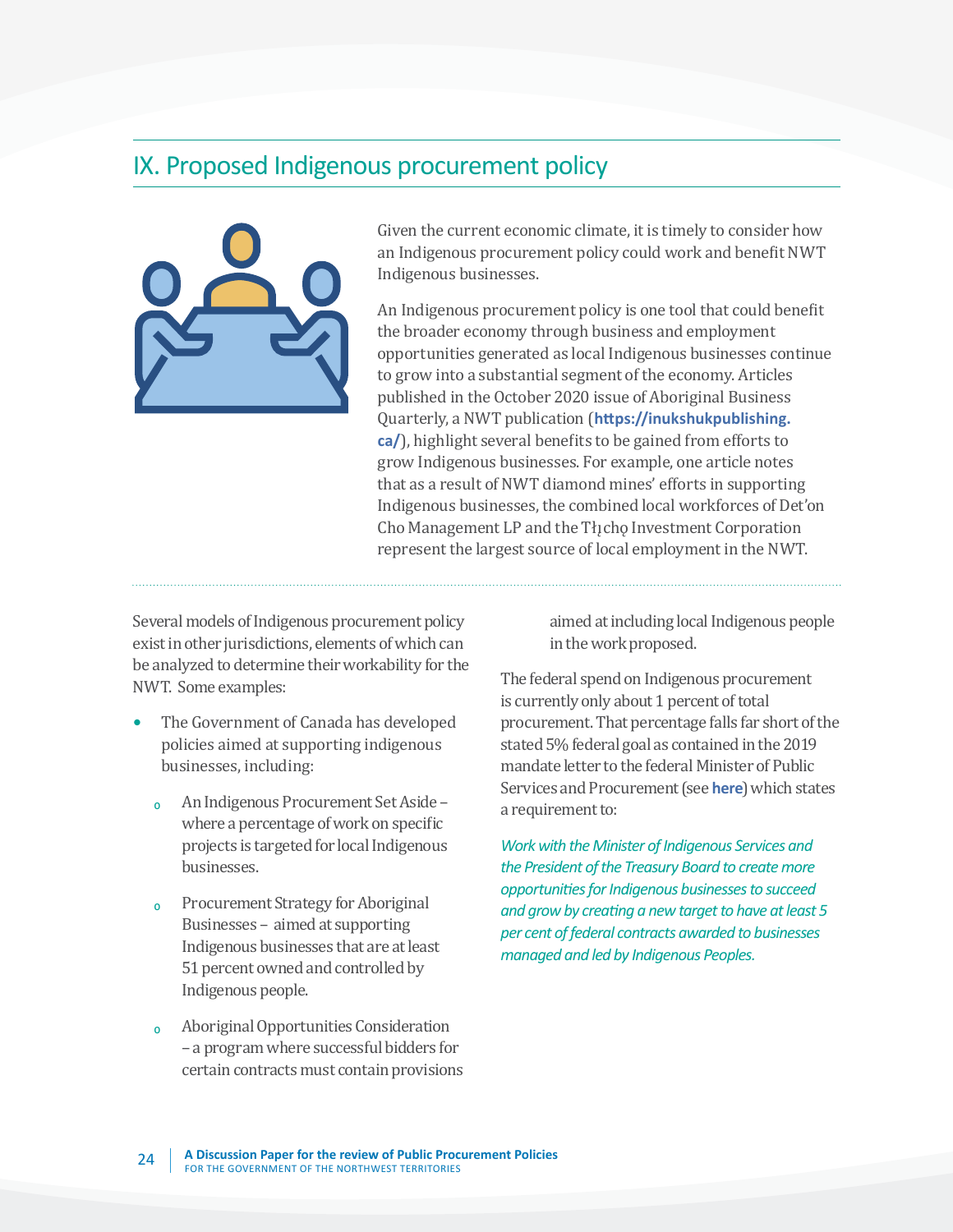The 5 percent target is based on the approximate percentage of Indigenous Peoples in Canada's population.

**•** Several programs in Alaska have contributed to the resounding success of that state's local Indigenous businesses. Programs include stated goals to award at least 5 percent of all federal contracting dollars to small disadvantaged businesses each year, and a program that offers a 5 percent subcontracting bonus to

contractors who subcontract with firms which have at least 51 percent Native American ownership.

**•** Nunavut has established guidelines providing Inuit firms with preferential treatment in public procurement and for Nunavut businesses and contractors employing Inuit labour. And the Yukon Government has developed a First Nations Procurement Policy.

Some have noted that an Indigenous procurement policy would also support the spirit and intent of the economic measures contained in existing NWT land claim agreements. While that may be the case, depending upon interpretation of the economic measures chapters, it should be noted that within the treaty context, the only obligation to negotiate and award contracts with beneficiary-owned companies is where the GNWT intends to carry out activities on Gwich'in, Sahtu or Tłįchǫ̨ settlement lands without going to public tender. The potential establishment of an Indigenous procurement policy should be viewed as a decision of the GNWT made in the context of the economy and because it's the right thing to; not because of an obligation under current land, resources and self-government agreements.

In summary, support for Indigenous businesses can be accomplished through a variety of mechanisms by considering the effectiveness of models already in place in other jurisdictions and how they may apply in the NWT. Making a policy commitment specifically to Indigenous procurement would represent a substantial change from the current GNWT ad hoc approach to Indigenous procurement currently in place. The GNWT is committed to discussing the challenges and opportunities with Indigenous Governments as a "made in the NWT" approach is developed.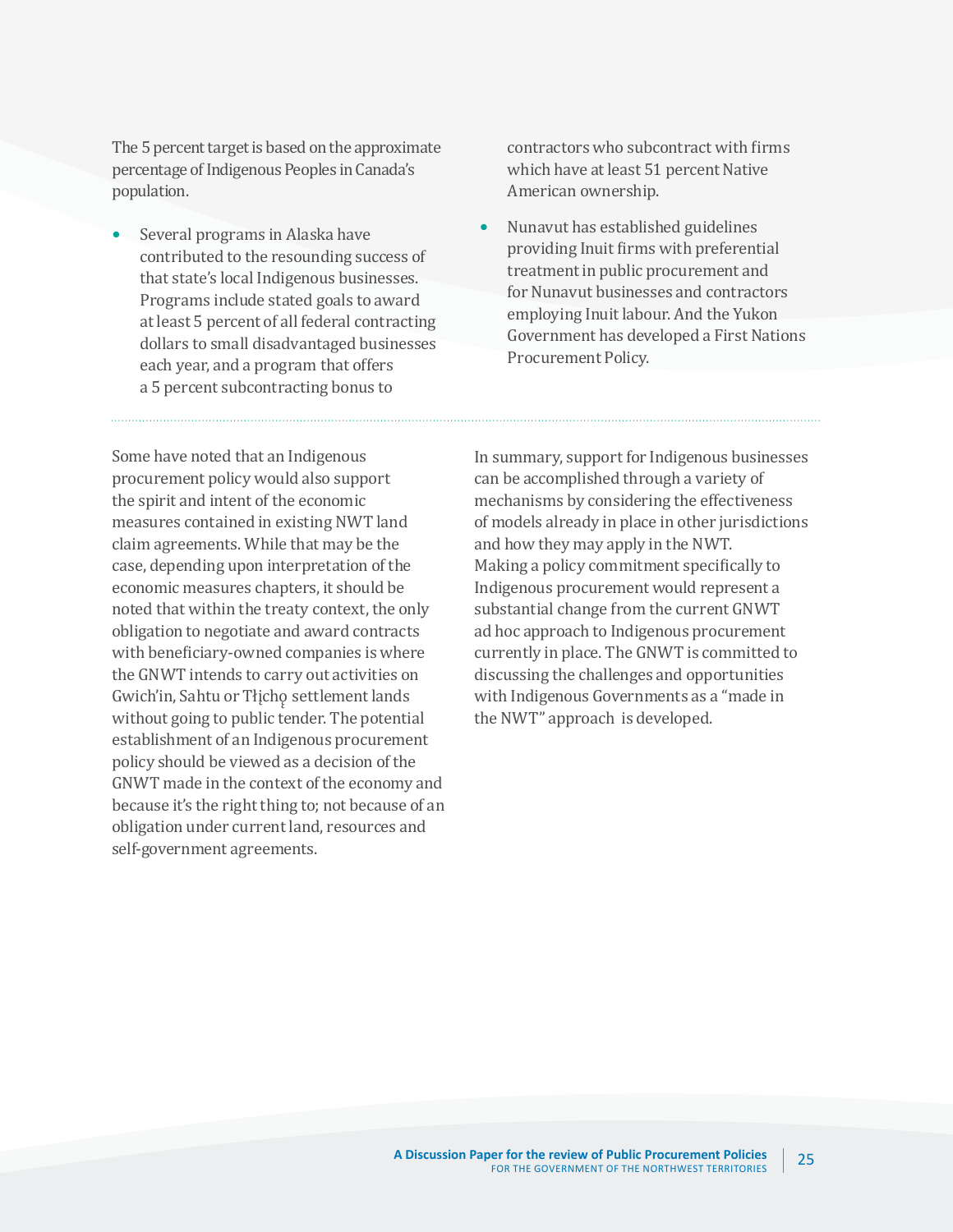## X. GNWT Public-Private-Partnership (P3) Policy

The present GNWT P3 policy allows for a partnership agreement with the private sector to develop public infrastructure and provide services as an alternative to traditional forms of procurement, where:

- **1.** Capital, operating and service costs exceed \$50 million over the life of the agreement;
- **2.** An appropriate transfer of risk exists between the GNWT and the private sector;
- **3.** The agreement includes an operating period; and
- **4.** The business case shows a clear net benefit over a traditional GNWT procurement approach, including life cycle costs.

The principles applied to P3 projects include transparency, accountability, and value for money. Additional principles for P3s are the transfer of risk and encouraging innovation. These become clear by considering facts of the following P3 projects:

#### MACKENZIE VALLEY FIBRE LINK

- **•** The first telecommunications P3 in North America
- **•** 25 year agreement, with a value of \$245 million
- **•** Financial Close in October 2014 with an estimated value-for-money benefit of 14% over a traditional procurement approach

#### STANTON TERRITORIAL HOSPITAL

**•** A new building that allowed repurposing the old hospital; 100 inpatient beds in single patient rooms; larger and better equipped emergency department, more space for care and services, including specialist clinics; improved technology

- **•** 34 year agreement with a total value of \$751 million
- **•** Financial Close in July 2015 with a an estimated benefit of 25% over a traditional procurement approach

#### TŁJCHO ALL SEASON ROAD

- **•** First North American P3 with direct Indigenous equity ownership - 20% by the Tłicho Government
- **•** Minimum thresholds for Local/Northern content during construction and operating periods
- **•** 28 year agreement, with a value of \$412 million
- **•** Financial Close in February 2019 with an estimated benefit of 16% over a traditional procurement approach

A critical factor with NWT P3s is that the risk associated with projects with values in the hundreds of millions of dollars be adequately and closely managed, as the GNWT is a relatively small government with limited financial capacity. A single significant misstep can have a massive impact on GNWT's capacity to provide services, especially considering development of \$350 million hospitals for example. The GNWT requires specific contract and technical expertise to project manage large, complex P3 initiatives.

Including an operating period in P3 agreements also provides the private sector with an opportunity to bring innovative approaches to these projects – innovations that can allow the GNWT to transfer risk as well as realize savings over the long term.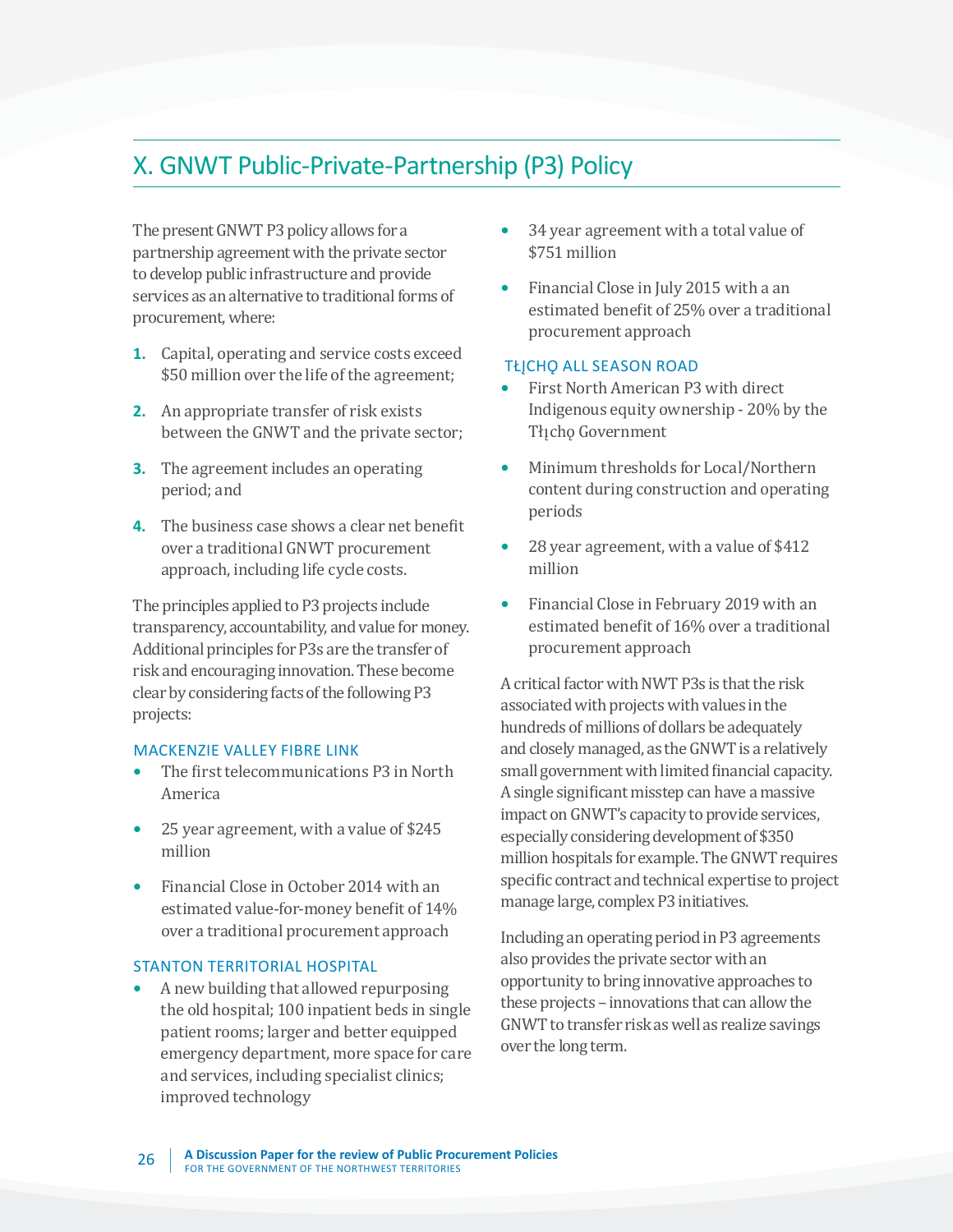A primary criticism of the P3 approach to procurement has been that these substantial contracts often result in relatively little benefit to NWT in terms of local business opportunities, employment, and training. The GNWT continues to ensure considerable efforts are made to include local benefits within contract provisions, working in collaboration with Indigenous governments during all phases of P3 projects. The most recent example is the Tłįcho All Season Road project where the GNWT and Tłįcho government collaborated on business, labour and training participation percentages over both the construction and operational periods of the project. The Tłıcho All Season Road is now distinguished as the first North American P3 project with direct Indigenous ownership, as the Tłicho Government exercised their option to become a 20 percent equity partner within the project's North Star Infrastructure consortium.

Through this procurement review process, the GNWT will continue to consider additional opportunities to enhance local benefits in potential P3 projects where risk can be appropriately managed. This leads to an important question for discussion: Should P3 projects continue to be considered to limit GNWT risk and encourage innovation on major infrastructure projects as long as there is a commitment to maximize the participation of NWT and Indigenous businesses as much as possible?

#### **KEY DISCUSSION QUESTION:**

Should P3 projects continue to be considered to limit GNWT risk and encourage innovation on major infrastructure projects (over \$50 million) as long as there is a commitment to maximize the participation of NWT and Indigenous businesses as much as possible?

## XI. The Procurement Review Process

The original target date of 2022 for completion of the review has been moved up to summer 2021. Considering the number of policies that require review and their respective complexities, especially those of preferential public procurement, this is an ambitious timeline which will require dedicated resources.

To help facilitate the deliverable in the summer of 2021, the GNWT will hire an outside procurement expert who will be supported by a NWTbased facilitator and an Indigenous business representative. As the procurement review team the three will be tasked with providing the GNWT with an independent report and recommendations on GNWT procurement that encompasses all of the discussion points and

questions raised in this discussion paper by the deadline. As well, as the process moves through its defined stages a number of other issues will undoubtedly be raised through the discussion paper and engagement processes which will be included.

The substantial scope of the task requires that the team be supported by GNWT personnel and resources to assist with research, publication of materials, and key stakeholder and public engagement logistics; this administrative support will not impact the independence of the review.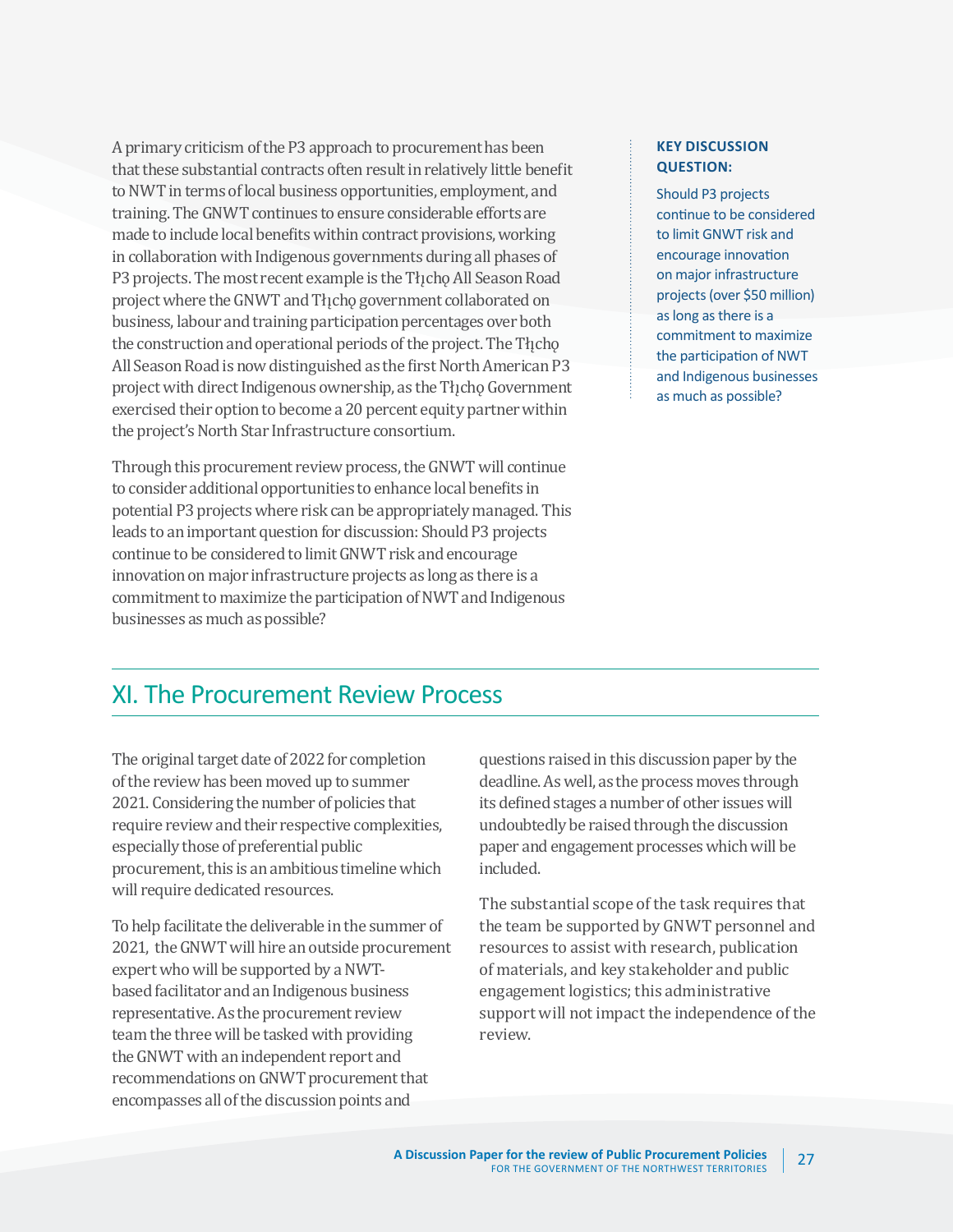The GNWT anticipates receiving the independent report in the spring of 2021 ready for public release and then the GNWT will then develop a response to the report together with recommendations and an implementation plan, which is targeted to be released in the summer of 2021.

Additional detail on the process and updates on the engagement sessions will be available on the GNWT's Industry, Tourism and Investment website on an ongoing basis.

## XII. Conclusion and Summary of Key Questions For Public Discussion

There are a large number of procurement policy issues for discussion and there will undoubtedly be many more raised through the engagement process.

For example, one expected to arise is how the relationship between GNWT procurement and contracting personnel and NWT and Indigenous businesses can be strengthened. The GNWT currently holds regular procurement workshops, the Department of Infrastructure holds a biennial Project Management Conference, and through the Manufacturing Strategy released in 2019, the GNWT has committed to hold reverse trade shows aimed at informing local businesses of capital plans and upcoming contracting opportunities. These initiatives have largely been successful but it has sometimes been said that they don't go far enough; that more is needed. As reflected in the direction to be given to the independent expert team, this review will identify ways to improve upon existing efforts.

Following is a summary of ten key questions generated to date, to be addressed by seeking input from residents, businesses and Indigenous governments and development corporations:

- **1.** What principles should underpin a GNWT procurement policy?
- **2.** How can the transparency of GNWT procurement and contracting data be improved?
- **3.** For the purpose of providing preferential procurement, how would you define what constitutes a 'NWT business'? The current approach, with 51 percent of voting shares? All businesses that have made a substantial investment in the NWT and employ NWT residents? Or a hybrid within this range?

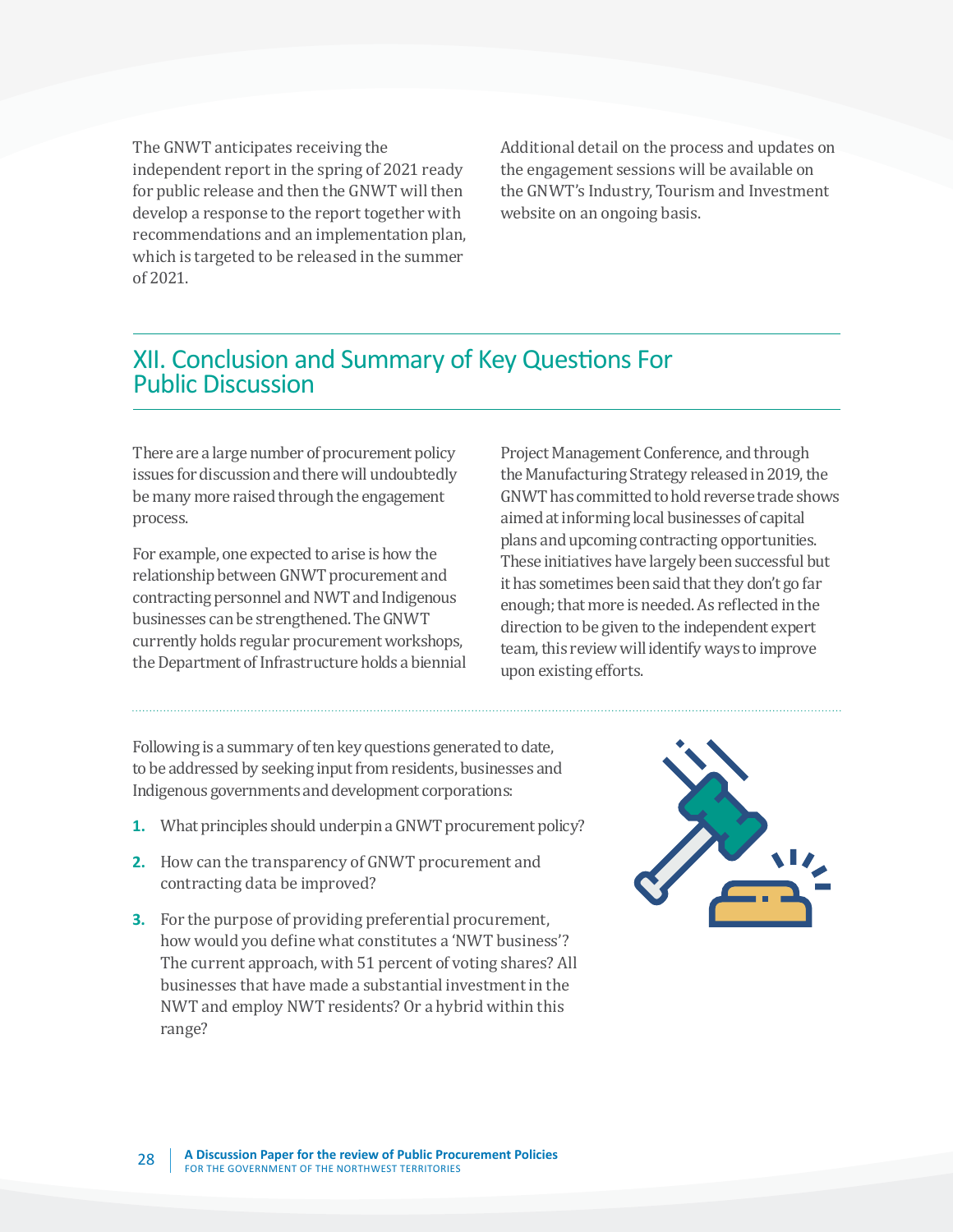- **4.** Should the BIP Schedule 3 (non-resident grandfathered companies) be eliminated? Or should it be expanded to recognize the investment made by other non-resident companies? One method to recognize the investment of non-resident companies could be the amount of capital and operating costs incurred in the NWT. Would you support this, or suggest other methods?
- **5.** Should the GNWT should pay more for goods and services if they are provided by a NWT business? If so, how much more? Do you agree with the current approach to bid adjustments or what other options should be considered?
- **6.** What are your thoughts with respect to the key purpose of BIP and preferential procurement? To offset the higher cost of doing business in the NWT? To provide preference for NWT residentowned businesses? To encourage investment in the NWT and bring jobs to the territory, and assist in reducing the cost of living? Or a blend of these?
- **7.** What preferential procurement mechanisms could be used to encourage NWT manufacturing? What are your thoughts on a bid adjustment premium, in addition to BIP, to support NWT manufacturing while ensuring there is an appropriate level of transparency?
- **8.** What ideas or input do you have with respect to the establishment of a GNWT Indigenous procurement policy?
- **9.** Should P3 projects continue to be used in order to limit GNWT risk and encourage innovation on major infrastructure projects (over \$50 million) as long as there is a commitment to maximize the participation of NWT and Indigenous businesses?
- **10.** In addition to the efforts discussed in this paper, what other ways could the GNWT strengthen the relationship between GNWT procurement and contracting personnel and NWT and Indigenous businesses?

There is much at stake for this review. Importantly, it is to be broad, wide-ranging, and inclusive. It must encompass every aspect of every current GNWT procurement policy in light of input from all stakeholders through exhaustive open public discussion. Its recommendations are expected to help shape GNWT procurement policies and boost the NWT economy for decades to come. For everyone's information and benefit this paper sets forth the context for those discussions.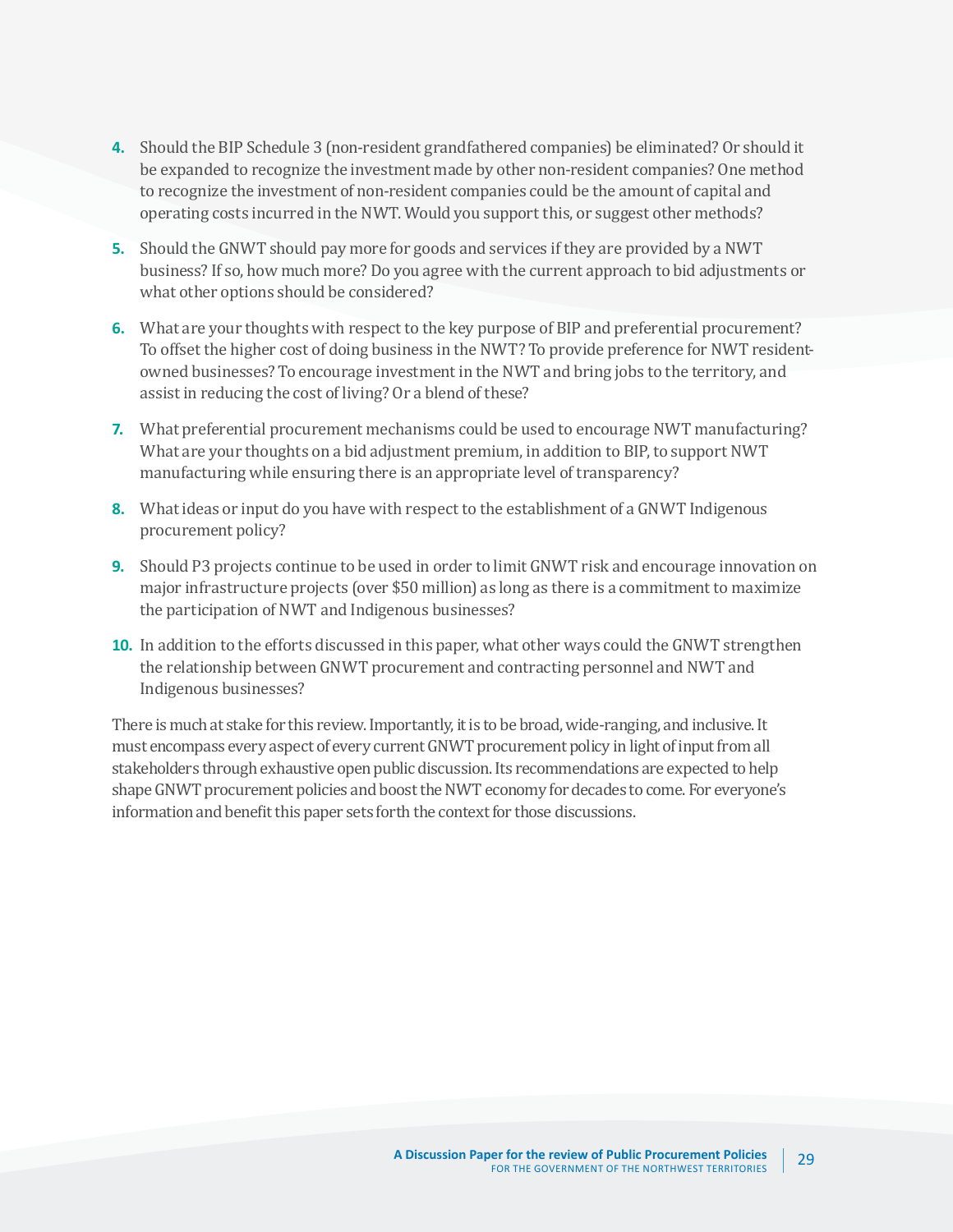## Appendix

| <b>GOODS/SERVICES NOT AVAILABLE IN THE NWT</b> |                                                                              |                                                |                                       |                                           |  |
|------------------------------------------------|------------------------------------------------------------------------------|------------------------------------------------|---------------------------------------|-------------------------------------------|--|
| <b>CONTRACT#</b>                               | <b>DESCRIPTION</b>                                                           | CONTRACTOR/<br><b>VENDOR</b>                   | <b>CATEGORY</b>                       | <b>ORIGINAL CONTRACT</b><br><b>AMOUNT</b> |  |
| 0503                                           | Oracle/PeopleSoft<br>Module License                                          | Oracle Canada ULC                              | Computer Software/<br><b>Drafting</b> | \$185,897                                 |  |
| 4269                                           | <b>Decision Making</b><br>Software License                                   | UpToDate, Inc.                                 | Computer Software/<br>Drafting        | \$186,000                                 |  |
| 2374                                           | Siemens Direct Digital<br>Controls - HVAC -<br>Maintenance                   | Siemens Canada<br>Limited                      | <b>Building Maintenance</b>           | \$224,839                                 |  |
| 0469                                           | Technical support<br>services for PeopleSoft                                 | IBM Canada Ltd.                                | Computer Software/<br>Drafting        | \$291,840                                 |  |
| 0601                                           | Software License<br>Renewal                                                  | <b>Planet Labs Geomatics</b><br>Corp.          | Computer Software/<br>Drafting        | \$365,000                                 |  |
| 0436                                           | Professional advice,<br>training services,<br>research, membership           | Institute for Citi-<br>zen-Centered Services   | <b>Multiple Categories</b>            | \$400,000                                 |  |
| 2854                                           | <b>Maintenance Services-</b><br>Honeywell Controls                           | Honeywell Ltd.                                 | <b>Building Maintenance</b>           | \$412,931                                 |  |
| 0468                                           | Database and<br>PeopleSoft support                                           | Oracle Canada ULC                              | Computer Software/<br>Drafting        | \$431,381                                 |  |
| 0566                                           | PeopleSoft Enterprise<br>Learning Management<br>Implementation               | ISM Information<br>Systems Management<br>(IBM) | Computer Software/<br><b>Drafting</b> | \$458,000                                 |  |
| 2410                                           | <b>HPE Enterprise Server</b><br>Support                                      | Hewlett Packard En-<br>terprise Canada Co      | Computer Equipment/<br>Supply         | \$486,716                                 |  |
| 0561                                           | Software Maintenance<br>for Driver and Motor<br><b>Enterprises Solutions</b> | Winding River Solu-<br>tions Inc.              | Computer Software/<br><b>Drafting</b> | \$660,000                                 |  |
| 4521                                           | Expertise to assist<br>with the interRAI<br>(Clinical Information<br>System) | Gevity Consulting Inc.                         | Consulting Services-<br>General       | \$672,720                                 |  |
| 0461                                           | GeoCortex Software<br>renewal                                                | <b>ESRI Canada Limited</b>                     | Computer Software/<br><b>Drafting</b> | \$674,500                                 |  |
| 3464                                           | <b>TRACR GRF/AIM World</b><br>Software used in all<br>airports in the NWT    | Tradewind Scientific<br>Ltd.                   | Fees/ Payments                        | \$681,800                                 |  |
| 9278                                           | <b>Fur Harvest Auction</b>                                                   | Fur Harvester Auction                          | Fees/ Payments                        | \$750,000                                 |  |
| 2443                                           | Server Licensing<br>Enterprise Software/<br>Support                          | Microsoft Corporation                          | Computer Software/<br><b>Drafting</b> | \$1,907,369                               |  |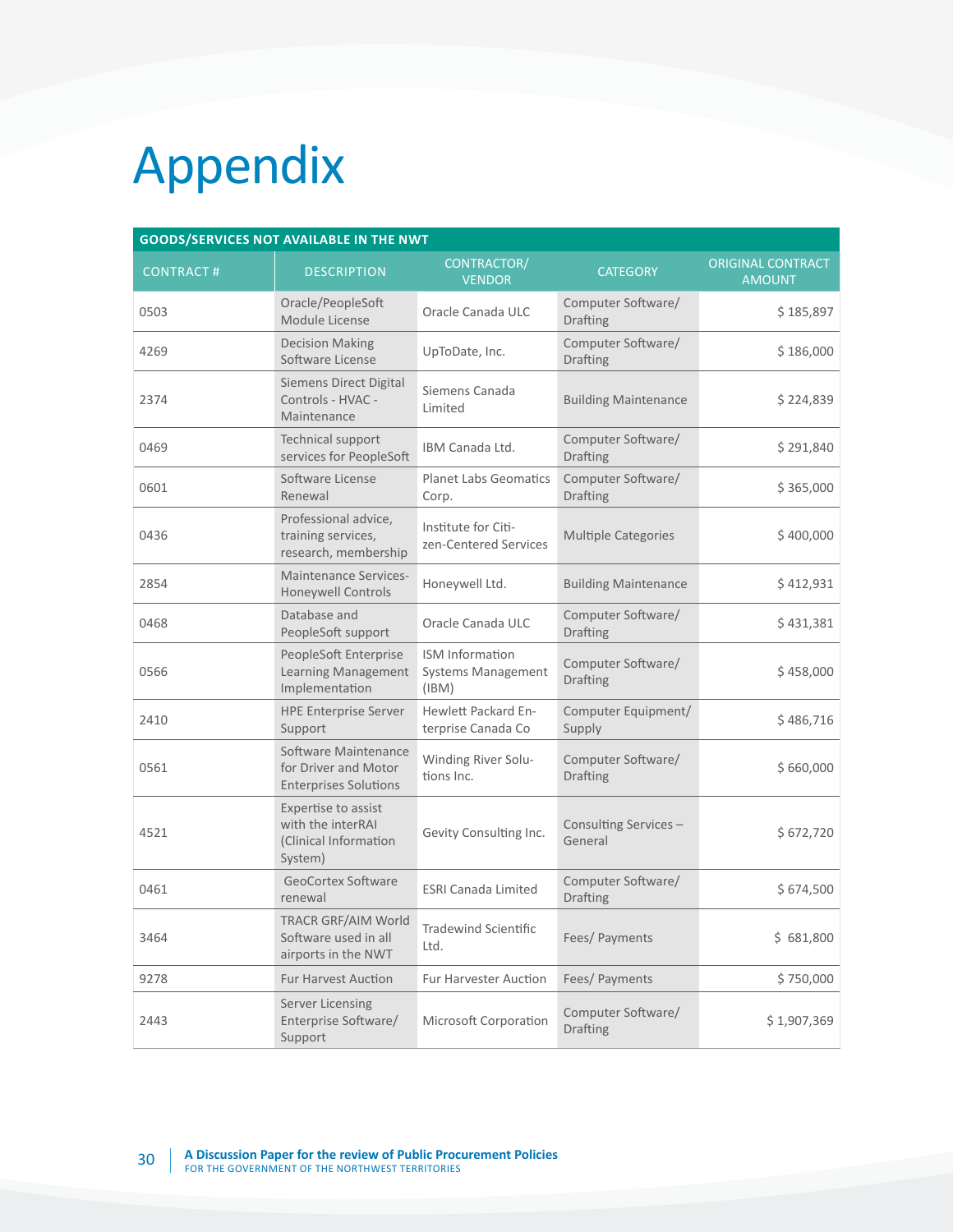| 0574 | SIMS & Facial<br><b>Recognition Software</b> | Canadian Bank Note<br>Company Ltd. | Computer Software/<br><b>Drafting</b> | \$4,030,000  |
|------|----------------------------------------------|------------------------------------|---------------------------------------|--------------|
| 2444 | Desktop Licensing<br>Enterprise              | <b>Microsoft Corporation</b>       | Computer Software/<br><b>Drafting</b> | \$5,390,054  |
|      |                                              |                                    | <b>TOTAL</b>                          | \$18,209,048 |

| <b>CONTRACTS WHERE NO NWT BIDS RECEIVED</b> |                                                                                                                      |                                                  |                                       |                                           |  |
|---------------------------------------------|----------------------------------------------------------------------------------------------------------------------|--------------------------------------------------|---------------------------------------|-------------------------------------------|--|
| <b>CONTRACT#</b>                            | <b>DESCRIPTION</b>                                                                                                   | CONTRACTOR/<br><b>VENDOR</b>                     | <b>CATEGORY</b>                       | <b>ORIGINAL CONTRACT</b><br><b>AMOUNT</b> |  |
| 9256                                        | Western Canadian<br><b>Education Curricular</b><br>Scan Analysis                                                     | R.A. Malatest & Asso-<br>ciates Ltd.             | Educational/Training                  | \$92,960                                  |  |
| 9377                                        | <b>Behaviour Incident</b><br>Management<br>Software - data<br>tracking solution                                      | Clevr                                            | Computer Software/<br><b>Drafting</b> | \$97,650                                  |  |
| 2776                                        | Provide quality<br>assurance and<br>commission services<br>on YZF Runway 16-34<br>lighting rehabilitation<br>project | Avia NG Inc.                                     | <b>Engineering Consult-</b><br>ing    | \$141,850                                 |  |
| 0509                                        | Support to planning<br>and implementing a<br>Wek'èezhìi Land Use<br>Planning Office                                  | The Firelight Research<br>Inc.                   | <b>General Contracting</b>            | \$150,000                                 |  |
| 4669                                        | <b>Public Emergency</b><br><b>Alerting Software</b>                                                                  | <b>Public Emergency</b><br>Alerting Services Inc | Computer Equipment                    | \$196,000                                 |  |
| 3231                                        | Polyurethane Floor<br>Raising                                                                                        | Poly-Mor Canada Inc.                             | <b>Building Maintenance</b>           | \$208,470                                 |  |
| 2560                                        | Transcription of Court<br>Proceedings from<br>digitally recorded<br>audio                                            | Neesons                                          | <b>General Contracting</b>            | \$450,000                                 |  |
| 2610                                        | Common Use Terminal<br>and passenger<br>processing system at<br>airport in Yellowknife                               | ARINC International of<br>Canada                 | Computer Software/<br><b>Drafting</b> | \$601,795                                 |  |
| 5037                                        | To complete the<br>2019-2021 National<br>Forest Inventory Re-<br>measurement                                         | Resource Innovations                             | Forestry                              | \$824,131                                 |  |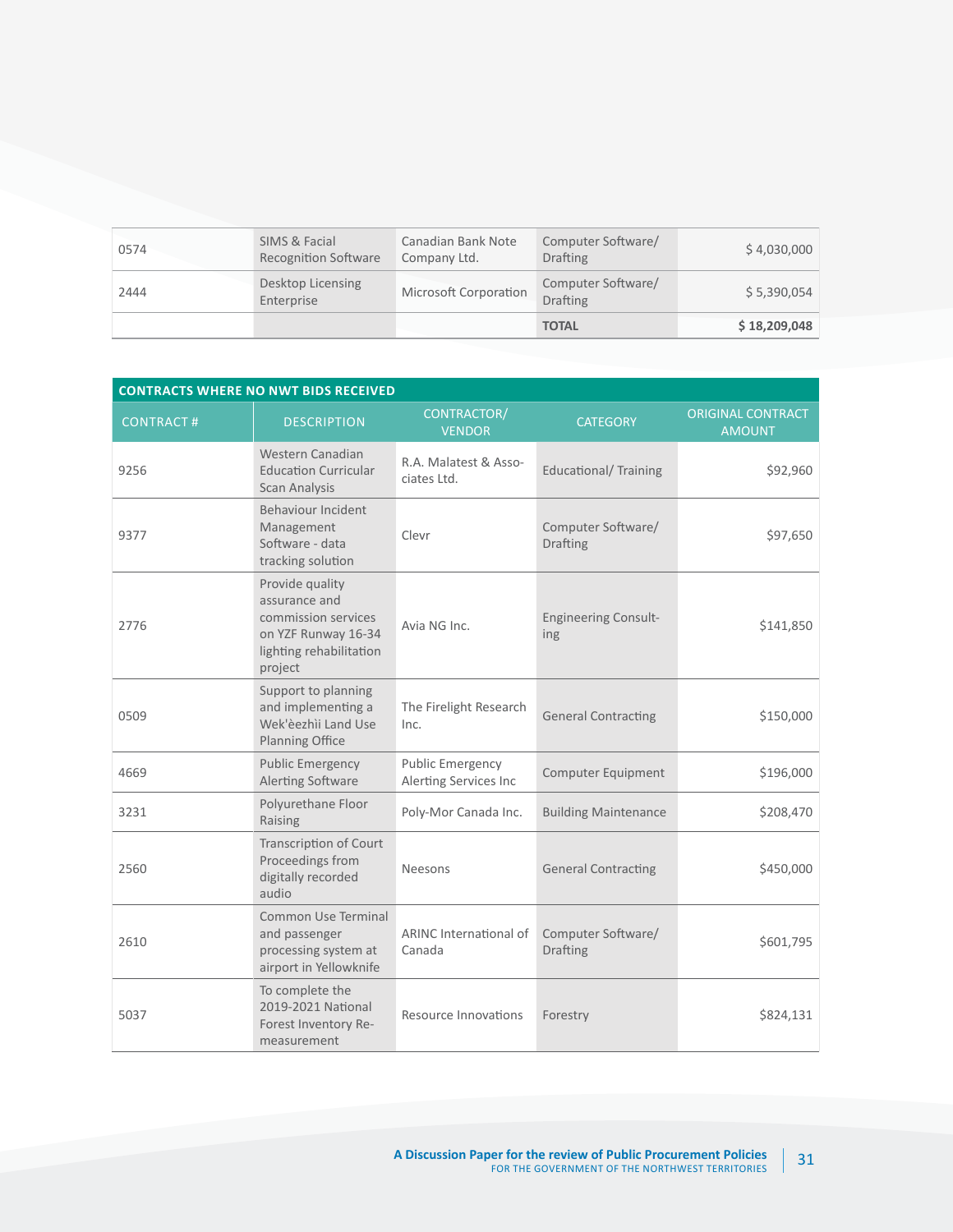| 2558 | <b>Court Reporting</b><br>Services                                                      | <b>Dicta Court Reporting</b><br>Inc.               | <b>General Contracting</b>               | \$984,000    |
|------|-----------------------------------------------------------------------------------------|----------------------------------------------------|------------------------------------------|--------------|
| 2494 | Supply Liquid Natural<br>Gas Supply on an as<br>and when required to<br>Inuvik          | Cryopeak LNG Solu-<br>tions Corp.                  | Fuel Distribution/<br><b>Utility Svc</b> | \$1,083,200  |
| 2688 | To provide Highway<br>Paint Markings across<br>the NWT                                  | AAA Striping & Seal<br><b>Coating Service</b>      | <b>Highway Maintenance</b>               | \$1,150,740  |
| 9221 | To provide Itinerant<br><b>Mental Health</b><br><b>Services</b>                         | Northern Counselling<br>& Therapeutic              | Consulting Services-<br>General          | \$1,921,363  |
| 3433 | <b>Trout River Bridge</b><br>Rehabilitation                                             | <b>Julmac Contracting</b>                          | <b>Construction Section</b>              | \$2,289,500  |
| 4229 | To provide<br><b>Supplementary Health</b><br><b>Benefits Programs</b><br>Administration | <b>Alberta Blue Cross</b>                          | <b>Medical Services</b>                  | \$2,598,000  |
| 3248 | <b>Water Treatment</b><br>Upgrade in Ft<br>McPherson                                    | <b>Wildstone Construc-</b><br>tion and Engineering | <b>Building Construction</b><br>General  | \$5,923,530  |
| 4020 | Double Hulled Oil<br><b>Barge</b>                                                       | China Merchants<br>Jinling Shipyard                | <b>Marine Construction</b>               | \$14,850,800 |
|      |                                                                                         |                                                    |                                          |              |
|      |                                                                                         |                                                    | <b>TOTAL</b>                             | \$33,563,989 |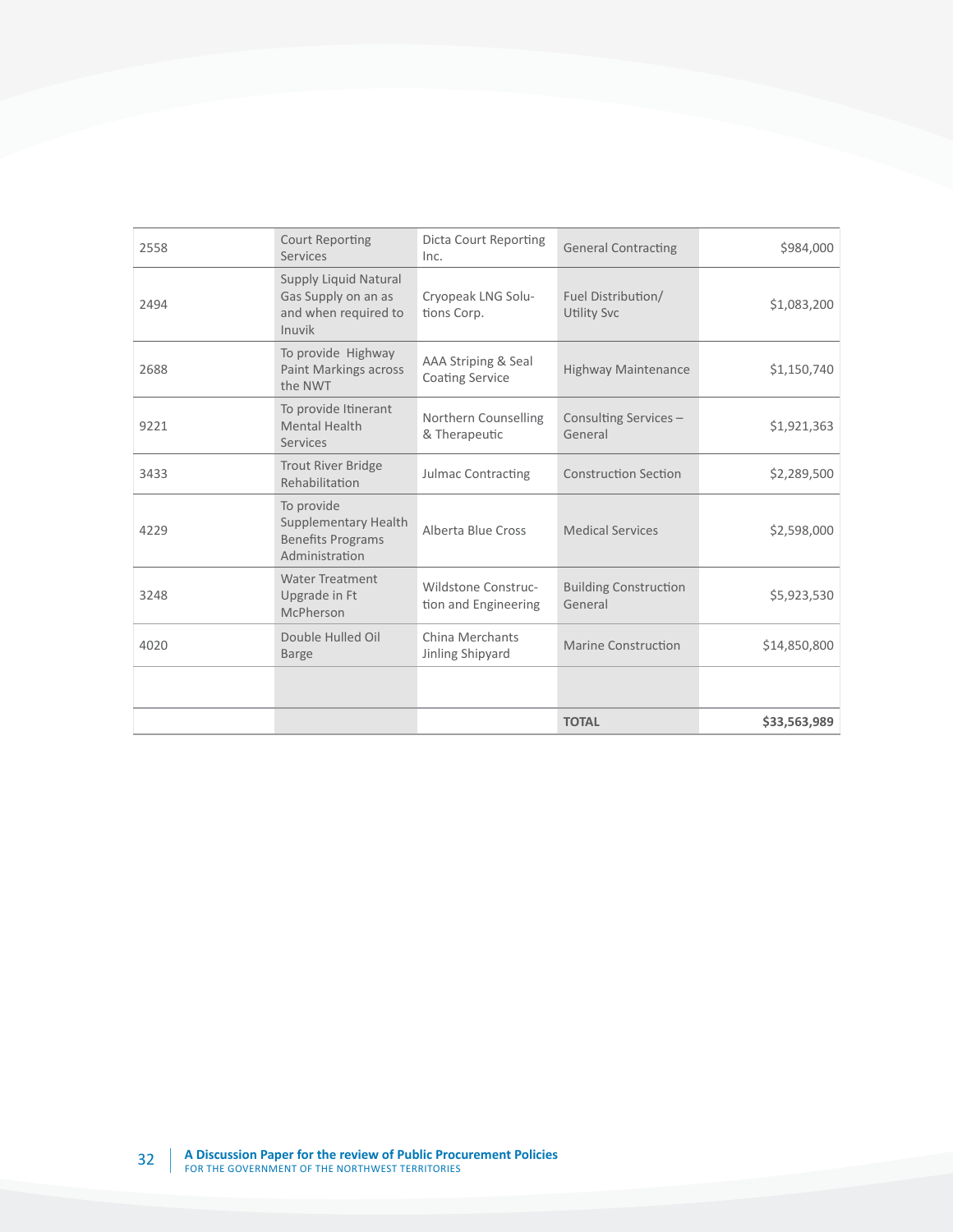| <b>NEGOTIATED CONTRACTS 2018-19</b>     |                                                  |                              |                       |                                           |  |
|-----------------------------------------|--------------------------------------------------|------------------------------|-----------------------|-------------------------------------------|--|
| <b>CONTRACT#</b>                        | <b>DESCRIPTION</b>                               | CONTRACTOR/<br><b>VENDOR</b> | <b>CATEGORY</b>       | <b>ORIGINAL CONTRACT</b><br><b>AMOUNT</b> |  |
| Fire Crew South Slave                   | 4947 NWT Ltd.                                    | Fort Smith                   | <b>BIP Registered</b> | \$169,120                                 |  |
| Fire Crew South Slave                   | <b>Evergreen Forestry</b><br>Limited Partnership | Hay River                    | <b>BIP Registered</b> | \$1,130,390                               |  |
| Fire Crew South Slave                   | Salt River First Nation<br>Development           | Fort Smith                   | <b>BIP Registered</b> | \$165,200                                 |  |
| Fire Crew Deh Cho                       | Nogha Enterprises Ltd.                           | Fort Simpson                 | <b>BIP Registered</b> | \$538,090                                 |  |
| <b>Supression Fire Crew</b><br>Contract | Tlicho Learning &<br><b>Development Centre</b>   | Yellowknife                  | <b>NWT Non-BIP</b>    | \$870,805                                 |  |
| Fire Crew North Slave                   | Deton'Cho<br>Corporation                         | Yellowknife                  | <b>BIP Registered</b> | \$157,040                                 |  |
| Fire Crew North Slave                   | Denesoline<br>Corporation Ltd.                   | Yellowknife                  | <b>NWT Non-BIP</b>    | \$157,040                                 |  |
| Fire Crew Sahtu                         | Fort Good Hope<br>Renewable Resources            | Fort Good Hope               | <b>NWT Non-BIP</b>    | \$137,520                                 |  |
| Fire Crew Sahtu                         | Techi?Q Ltd.                                     | Deline                       | <b>BIP Registered</b> | \$144,960                                 |  |
| Fire Crew Sahtu                         | Tulita Development<br>Ltd.                       | Tulita                       | <b>BIP Registered</b> | \$137,520                                 |  |
| Charles Tetho School<br>Expansion       | Sambaa K'e<br>Development<br>Corporation         | Sambaa K'e                   | <b>BIP Registered</b> | \$4,974                                   |  |
| Labour Supply<br>Dempster Highway       | Rat River<br>Development<br>Corporation          | Fort McPherson               | <b>BIP Registered</b> | \$169,738                                 |  |
|                                         |                                                  |                              | <b>TOTAL</b>          | \$3,782,397                               |  |